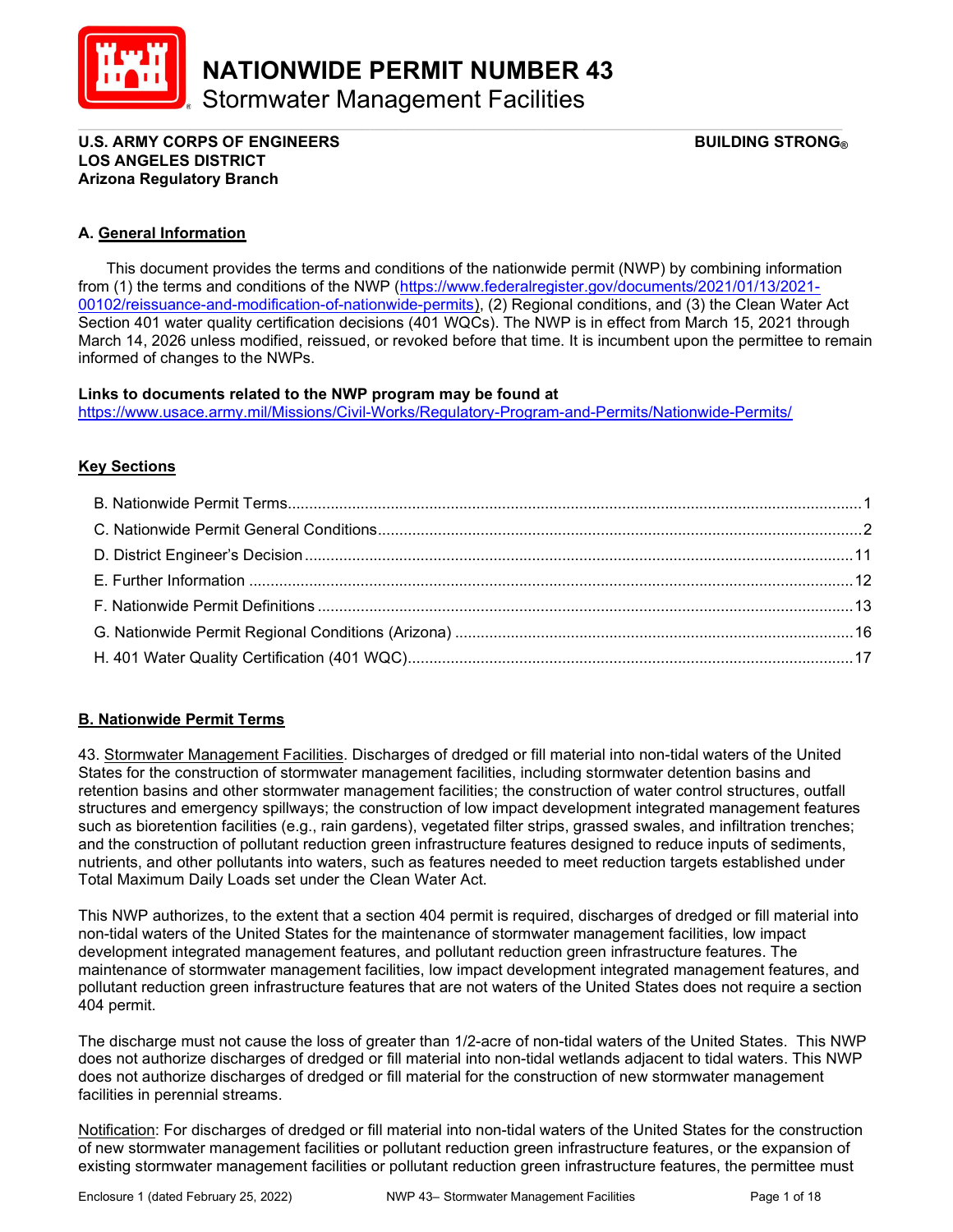submit a pre-construction notification to the district engineer prior to commencing the activity. (See general condition 32.) Maintenance activities do not require pre-construction notification if they are limited to restoring the original design capacities of the stormwater management facility or pollutant reduction green infrastructure feature. (Authority: Section 404)

# C. Nationwide Permit General Conditions

Note: To qualify for NWP authorization, the prospective permittee must comply with the following general conditions, as applicable, in addition to any regional or case-specific conditions imposed by the division engineer or district engineer. Prospective permittees should contact the appropriate Corps district office to determine if regional conditions have been imposed on an NWP. Prospective permittees should also contact the appropriate Corps district office to determine the status of Clean Water Act Section 401 water quality certification and/or Coastal Zone Management Act consistency for an NWP. Every person who may wish to obtain permit authorization under one or more NWPs, or who is currently relying on an existing or prior permit authorization under one or more NWPs, has been and is on notice that all of the provisions of 33 CFR 330.1 through 330.6 apply to every NWP authorization. Note especially 33 CFR 330.5 relating to the modification, suspension, or revocation of any NWP authorization.

1. Navigation. (a) No activity may cause more than a minimal adverse effect on navigation.

(b) Any safety lights and signals prescribed by the U.S. Coast Guard, through regulations or otherwise, must be installed and maintained at the permittee's expense on authorized facilities in navigable waters of the United States.

(c) The permittee understands and agrees that, if future operations by the United States require the removal, relocation, or other alteration, of the structure or work herein authorized, or if, in the opinion of the Secretary of the Army or his or her authorized representative, said structure or work shall cause unreasonable obstruction to the free navigation of the navigable waters, the permittee will be required, upon due notice from the Corps of Engineers, to remove, relocate, or alter the structural work or obstructions caused thereby, without expense to the United States. No claim shall be made against the United States on account of any such removal or alteration.

2. Aquatic Life Movements. No activity may substantially disrupt the necessary life cycle movements of those species of aquatic life indigenous to the waterbody, including those species that normally migrate through the area, unless the activity's primary purpose is to impound water. All permanent and temporary crossings of waterbodies shall be suitably culverted, bridged, or otherwise designed and constructed to maintain low flows to sustain the movement of those aquatic species. If a bottomless culvert cannot be used, then the crossing should be designed and constructed to minimize adverse effects to aquatic life movements.

3. Spawning Areas. Activities in spawning areas during spawning seasons must be avoided to the maximum extent practicable. Activities that result in the physical destruction (e.g., through excavation, fill, or downstream smothering by substantial turbidity) of an important spawning area are not authorized.

4. Migratory Bird Breeding Areas. Activities in waters of the United States that serve as breeding areas for migratory birds must be avoided to the maximum extent practicable.

5. Shellfish Beds. No activity may occur in areas of concentrated shellfish populations, unless the activity is directly related to a shellfish harvesting activity authorized by NWPs 4 and 48, or is a shellfish seeding or habitat restoration activity authorized by NWP 27.

6. Suitable Material. No activity may use unsuitable material (e.g., trash, debris, car bodies, asphalt, etc.). Material used for construction or discharged must be free from toxic pollutants in toxic amounts (see section 307 of the Clean Water Act).

7. Water Supply Intakes. No activity may occur in the proximity of a public water supply intake, except where the activity is for the repair or improvement of public water supply intake structures or adjacent bank stabilization.

8. Adverse Effects From Impoundments. If the activity creates an impoundment of water, adverse effects to the aquatic system due to accelerating the passage of water, and/or restricting its flow must be minimized to the maximum extent practicable.

9. Management of Water Flows. To the maximum extent practicable, the pre-construction course, condition, capacity, and location of open waters must be maintained for each activity, including stream channelization, storm water management activities, and temporary and permanent road crossings, except as provided below. The activity must be constructed to withstand expected high flows. The activity must not restrict or impede the passage of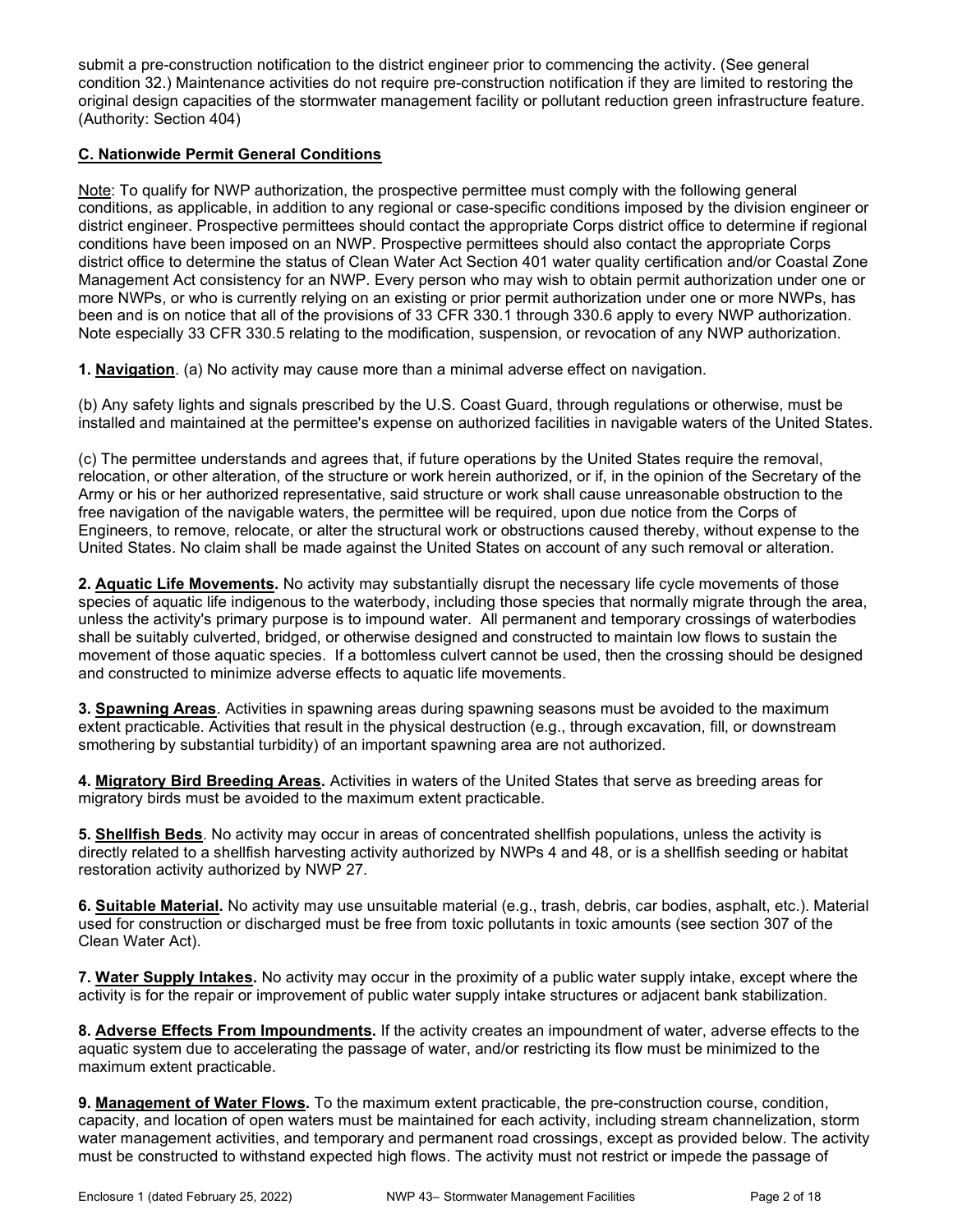normal or high flows, unless the primary purpose of the activity is to impound water or manage high flows. The activity may alter the pre-construction course, condition, capacity, and location of open waters if it benefits the aquatic environment (e.g., stream restoration or relocation activities).

10. Fills Within 100-Year Floodplains. The activity must comply with applicable FEMA-approved state or local floodplain management requirements.

11. Equipment. Heavy equipment working in wetlands or mudflats must be placed on mats, or other measures must be taken to minimize soil disturbance.

12. Soil Erosion and Sediment Controls. Appropriate soil erosion and sediment controls must be used and maintained in effective operating condition during construction, and all exposed soil and other fills, as well as any work below the ordinary high water mark or high tide line, must be permanently stabilized at the earliest practicable date. Permittees are encouraged to perform work within waters of the United States during periods of low-flow or no-flow, or during low tides.

13. Removal of Temporary Structures and Fills. Temporary structures must be removed, to the maximum extent practicable, after their use has been discontinued. Temporary fills must be removed in their entirety and the affected areas returned to pre-construction elevations. The affected areas must be revegetated, as appropriate.

14. Proper Maintenance. Any authorized structure or fill shall be properly maintained, including maintenance to ensure public safety and compliance with applicable NWP general conditions, as well as any activity-specific conditions added by the district engineer to an NWP authorization.

15. Single and Complete Project. The activity must be a single and complete project. The same NWP cannot be used more than once for the same single and complete project.

16. Wild and Scenic Rivers. (a) No NWP activity may occur in a component of the National Wild and Scenic River System, or in a river officially designated by Congress as a "study river" for possible inclusion in the system while the river is in an official study status, unless the appropriate Federal agency with direct management responsibility for such river, has determined in writing that the proposed activity will not adversely affect the Wild and Scenic River designation or study status.

(b) If a proposed NWP activity will occur in a component of the National Wild and Scenic River System, or in a river officially designated by Congress as a "study river" for possible inclusion in the system while the river is in an official study status, the permittee must submit a pre-construction notification (see general condition 32). The district engineer will coordinate the PCN with the Federal agency with direct management responsibility for that river. Permittees shall not begin the NWP activity until notified by the district engineer that the Federal agency with direct management responsibility for that river has determined in writing that the proposed NWP activity will not adversely affect the Wild and Scenic River designation or study status.

(c) Information on Wild and Scenic Rivers may be obtained from the appropriate Federal land management agency responsible for the designated Wild and Scenic River or study river (e.g., National Park Service, U.S. Forest Service, Bureau of Land Management, U.S. Fish and Wildlife Service). Information on these rivers is also available at: http://www.rivers.gov/.

17. Tribal Rights. No activity or its operation may impair reserved tribal rights, including, but not limited to, reserved water rights and treaty fishing and hunting rights.

18. Endangered Species. (a) No activity is authorized under any NWP which is likely to directly or indirectly jeopardize the continued existence of a threatened or endangered species or a species proposed for such designation, as identified under the Federal Endangered Species Act (ESA), or which will directly or indirectly destroy or adversely modify designated critical habitat or critical habitat proposed for such designation. No activity is authorized under any NWP which "may affect" a listed species or critical habitat, unless ESA section 7 consultation addressing the consequences of the proposed activity on listed species or critical habitat has been completed. See 50 CFR 402.02 for the definition of "effects of the action" for the purposes of ESA section 7 consultation, as well as 50 CFR 402.17, which provides further explanation under ESA section 7 regarding "activities that are reasonably certain to occur" and "consequences caused by the proposed action."

(b) Federal agencies should follow their own procedures for complying with the requirements of the ESA (see 33 CFR 330.4(f)(1)). If pre-construction notification is required for the proposed activity, the Federal permittee must provide the district engineer with the appropriate documentation to demonstrate compliance with those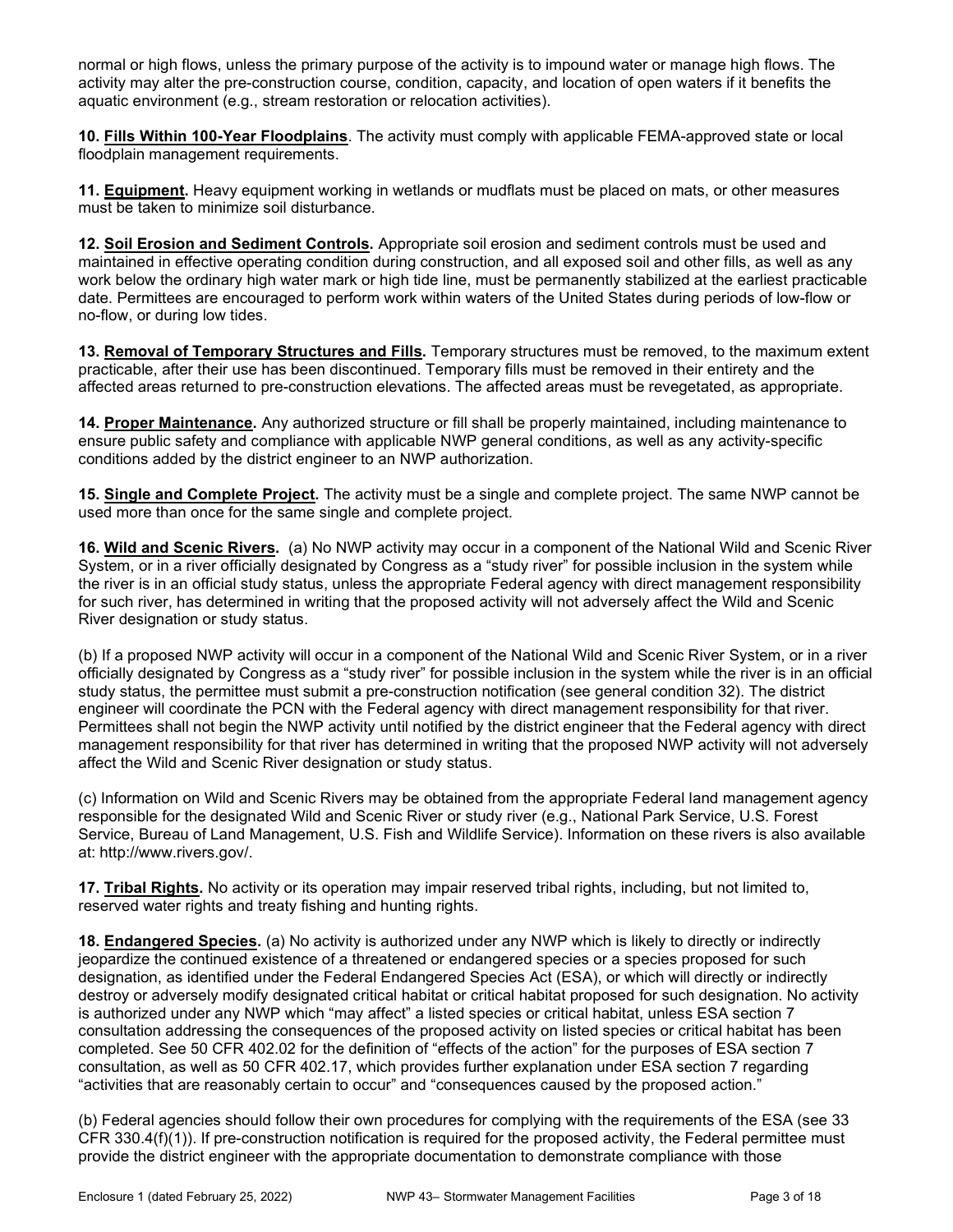requirements. The district engineer will verify that the appropriate documentation has been submitted. If the appropriate documentation has not been submitted, additional ESA section 7 consultation may be necessary for the activity and the respective federal agency would be responsible for fulfilling its obligation under section 7 of the ESA.

(c) Non-federal permittees must submit a pre-construction notification to the district engineer if any listed species (or species proposed for listing) or designated critical habitat (or critical habitat proposed such designation) might be affected or is in the vicinity of the activity, or if the activity is located in designated critical habitat or critical habitat proposed for such designation, and shall not begin work on the activity until notified by the district engineer that the requirements of the ESA have been satisfied and that the activity is authorized. For activities that might affect Federally-listed endangered or threatened species (or species proposed for listing) or designated critical habitat (or critical habitat proposed for such designation), the pre-construction notification must include the name(s) of the endangered or threatened species (or species proposed for listing) that might be affected by the proposed activity or that utilize the designated critical habitat (or critical habitat proposed for such designation) that might be affected by the proposed activity. The district engineer will determine whether the proposed activity "may affect" or will have "no effect" to listed species and designated critical habitat and will notify the non-Federal applicant of the Corps' determination within 45 days of receipt of a complete pre-construction notification. For activities where the non-Federal applicant has identified listed species (or species proposed for listing) or designated critical habitat (or critical habitat proposed for such designation) that might be affected or is in the vicinity of the activity, and has so notified the Corps, the applicant shall not begin work until the Corps has provided notification that the proposed activity will have "no effect" on listed species (or species proposed for listing or designated critical habitat (or critical habitat proposed for such designation), or until ESA section 7 consultation or conference has been completed. If the non-Federal applicant has not heard back from the Corps within 45 days, the applicant must still wait for notification from the Corps.

(d) As a result of formal or informal consultation or conference with the FWS or NMFS the district engineer may add species-specific permit conditions to the NWPs.

(e) Authorization of an activity by an NWP does not authorize the "take" of a threatened or endangered species as defined under the ESA. In the absence of separate authorization (e.g., an ESA Section 10 Permit, a Biological Opinion with "incidental take" provisions, etc.) from the FWS or the NMFS, the Endangered Species Act prohibits any person subject to the jurisdiction of the United States to take a listed species, where "take" means to harass, harm, pursue, hunt, shoot, wound, kill, trap, capture, or collect, or to attempt to engage in any such conduct. The word "harm" in the definition of "take'' means an act which actually kills or injures wildlife. Such an act may include significant habitat modification or degradation where it actually kills or injures wildlife by significantly impairing essential behavioral patterns, including breeding, feeding or sheltering.

(f) If the non-federal permittee has a valid ESA section  $10(a)(1)(B)$  incidental take permit with an approved Habitat Conservation Plan for a project or a group of projects that includes the proposed NWP activity, the non-federal applicant should provide a copy of that ESA section 10(a)(1)(B) permit with the PCN required by paragraph (c) of this general condition. The district engineer will coordinate with the agency that issued the ESA section 10(a)(1)(B) permit to determine whether the proposed NWP activity and the associated incidental take were considered in the internal ESA section 7 consultation conducted for the ESA section 10(a)(1)(B) permit. If that coordination results in concurrence from the agency that the proposed NWP activity and the associated incidental take were considered in the internal ESA section 7 consultation for the ESA section 10(a)(1)(B) permit, the district engineer does not need to conduct a separate ESA section 7 consultation for the proposed NWP activity. The district engineer will notify the non-federal applicant within 45 days of receipt of a complete pre-construction notification whether the ESA section 10(a)(1)(B) permit covers the proposed NWP activity or whether additional ESA section 7 consultation is required.

(g) Information on the location of threatened and endangered species and their critical habitat can be obtained directly from the offices of the FWS and NMFS or their world wide web pages at http://www.fws.gov/ or http://www.fws.gov/ipac and http://www.nmfs.noaa.gov/pr/species/esa/ respectively.

19. Migratory Birds and Bald and Golden Eagles. The permittee is responsible for ensuring that an action authorized by an NWP complies with the Migratory Bird Treaty Act and the Bald and Golden Eagle Protection Act. The permittee is responsible for contacting the appropriate local office of the U.S. Fish and Wildlife Service to determine what measures, if any, are necessary or appropriate to reduce adverse effects to migratory birds or eagles, including whether "incidental take" permits are necessary and available under the Migratory Bird Treaty Act or Bald and Golden Eagle Protection Act for a particular activity.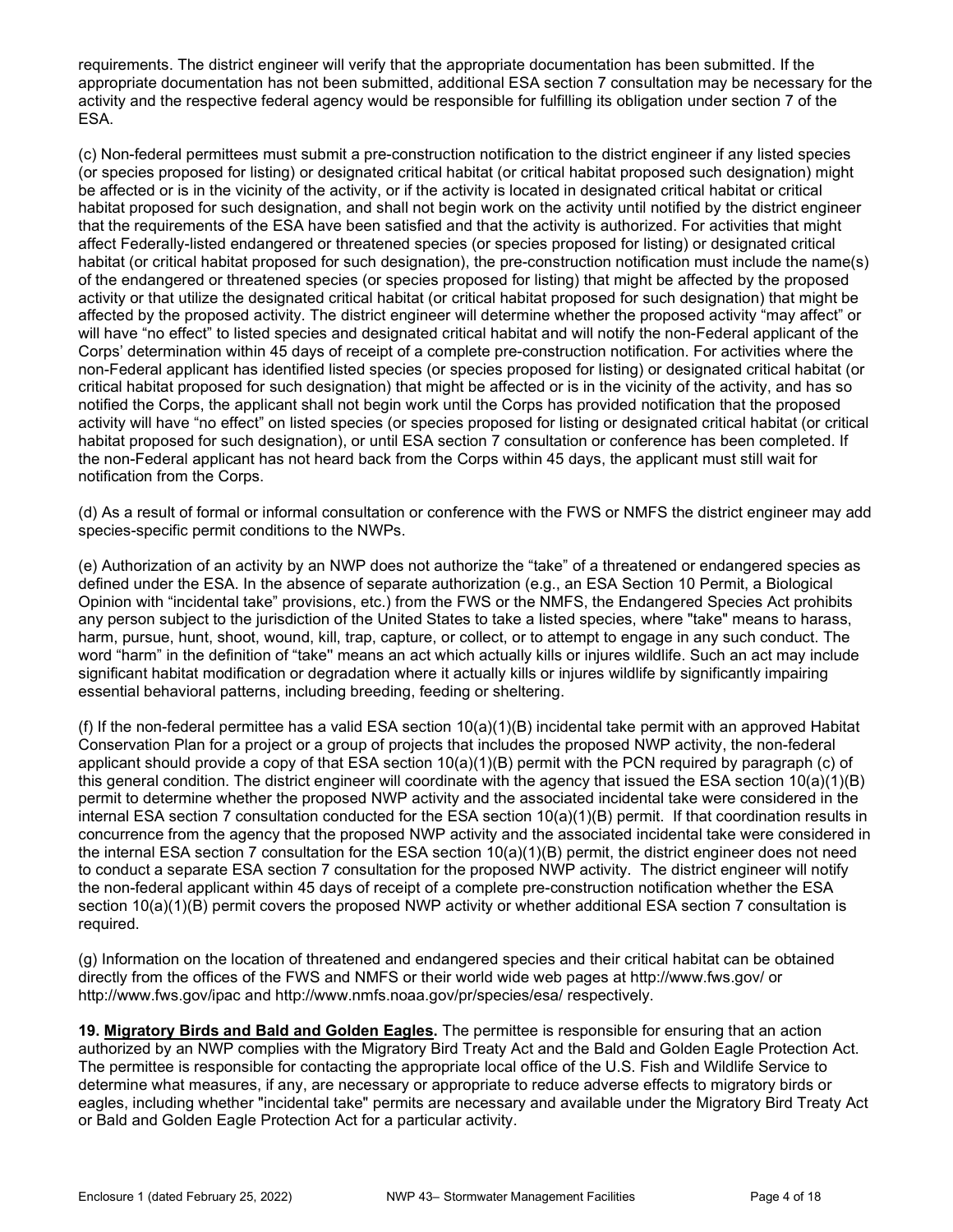20. Historic Properties. (a) No activity is authorized under any NWP which may have the potential to cause effects to properties listed, or eligible for listing, in the National Register of Historic Places until the requirements of Section 106 of the National Historic Preservation Act (NHPA) have been satisfied.

(b) Federal permittees should follow their own procedures for complying with the requirements of section 106 of the National Historic Preservation Act (see 33 CFR 330.4(g)(1)). If pre-construction notification is required for the proposed NWP activity, the Federal permittee must provide the district engineer with the appropriate documentation to demonstrate compliance with those requirements. The district engineer will verify that the appropriate documentation has been submitted. If the appropriate documentation is not submitted, then additional consultation under section 106 may be necessary. The respective federal agency is responsible for fulfilling its obligation to comply with section 106.

(c) Non-federal permittees must submit a pre-construction notification to the district engineer if the NWP activity might have the potential to cause effects to any historic properties listed on, determined to be eligible for listing on, or potentially eligible for listing on the National Register of Historic Places, including previously unidentified properties. For such activities, the pre-construction notification must state which historic properties might have the potential to be affected by the proposed NWP activity or include a vicinity map indicating the location of the historic properties or the potential for the presence of historic properties. Assistance regarding information on the location of, or potential for, the presence of historic properties can be sought from the State Historic Preservation Officer, Tribal Historic Preservation Officer, or designated tribal representative, as appropriate, and the National Register of Historic Places (see 33 CFR 330.4(g)). When reviewing pre-construction notifications, district engineers will comply with the current procedures for addressing the requirements of section 106 of the National Historic Preservation Act. The district engineer shall make a reasonable and good faith effort to carry out appropriate identification efforts commensurate with potential impacts, which may include background research, consultation, oral history interviews, sample field investigation, and/or field survey. Based on the information submitted in the PCN and these identification efforts, the district engineer shall determine whether the proposed NWP activity has the potential to cause effects on the historic properties. Section 106 consultation is not required when the district engineer determines that the activity does not have the potential to cause effects on historic properties (see 36 CFR 800.3(a)). Section 106 consultation is required when the district engineer determines that the activity has the potential to cause effects on historic properties. The district engineer will conduct consultation with consulting parties identified under 36 CFR 800.2(c) when he or she makes any of the following effect determinations for the purposes of section 106 of the NHPA: no historic properties affected, no adverse effect, or adverse effect.

(d) Where the non-Federal applicant has identified historic properties on which the proposed NWP activity might have the potential to cause effects and has so notified the Corps, the non-Federal applicant shall not begin the activity until notified by the district engineer either that the activity has no potential to cause effects to historic properties or that NHPA section 106 consultation has been completed. For non-federal permittees, the district engineer will notify the prospective permittee within 45 days of receipt of a complete pre-construction notification whether NHPA section 106 consultation is required. If NHPA section 106 consultation is required, the district engineer will notify the non-Federal applicant that he or she cannot begin the activity until section 106 consultation is completed. If the non-Federal applicant has not heard back from the Corps within 45 days, the applicant must still wait for notification from the Corps.

(e) Prospective permittees should be aware that section 110k of the NHPA (54 U.S.C. 306113) prevents the Corps from granting a permit or other assistance to an applicant who, with intent to avoid the requirements of section 106 of the NHPA, has intentionally significantly adversely affected a historic property to which the permit would relate, or having legal power to prevent it, allowed such significant adverse effect to occur, unless the Corps, after consultation with the Advisory Council on Historic Preservation (ACHP), determines that circumstances justify granting such assistance despite the adverse effect created or permitted by the applicant. If circumstances justify granting the assistance, the Corps is required to notify the ACHP and provide documentation specifying the circumstances, the degree of damage to the integrity of any historic properties affected, and proposed mitigation. This documentation must include any views obtained from the applicant, SHPO/THPO, appropriate Indian tribes if the undertaking occurs on or affects historic properties on tribal lands or affects properties of interest to those tribes, and other parties known to have a legitimate interest in the impacts to the permitted activity on historic properties.

21. Discovery of Previously Unknown Remains and Artifacts. Permittees that discover any previously unknown historic, cultural or archeological remains and artifacts while accomplishing the activity authorized by an NWP, they must immediately notify the district engineer of what they have found, and to the maximum extent practicable, avoid construction activities that may affect the remains and artifacts until the required coordination has been completed. The district engineer will initiate the Federal, Tribal, and state coordination required to determine if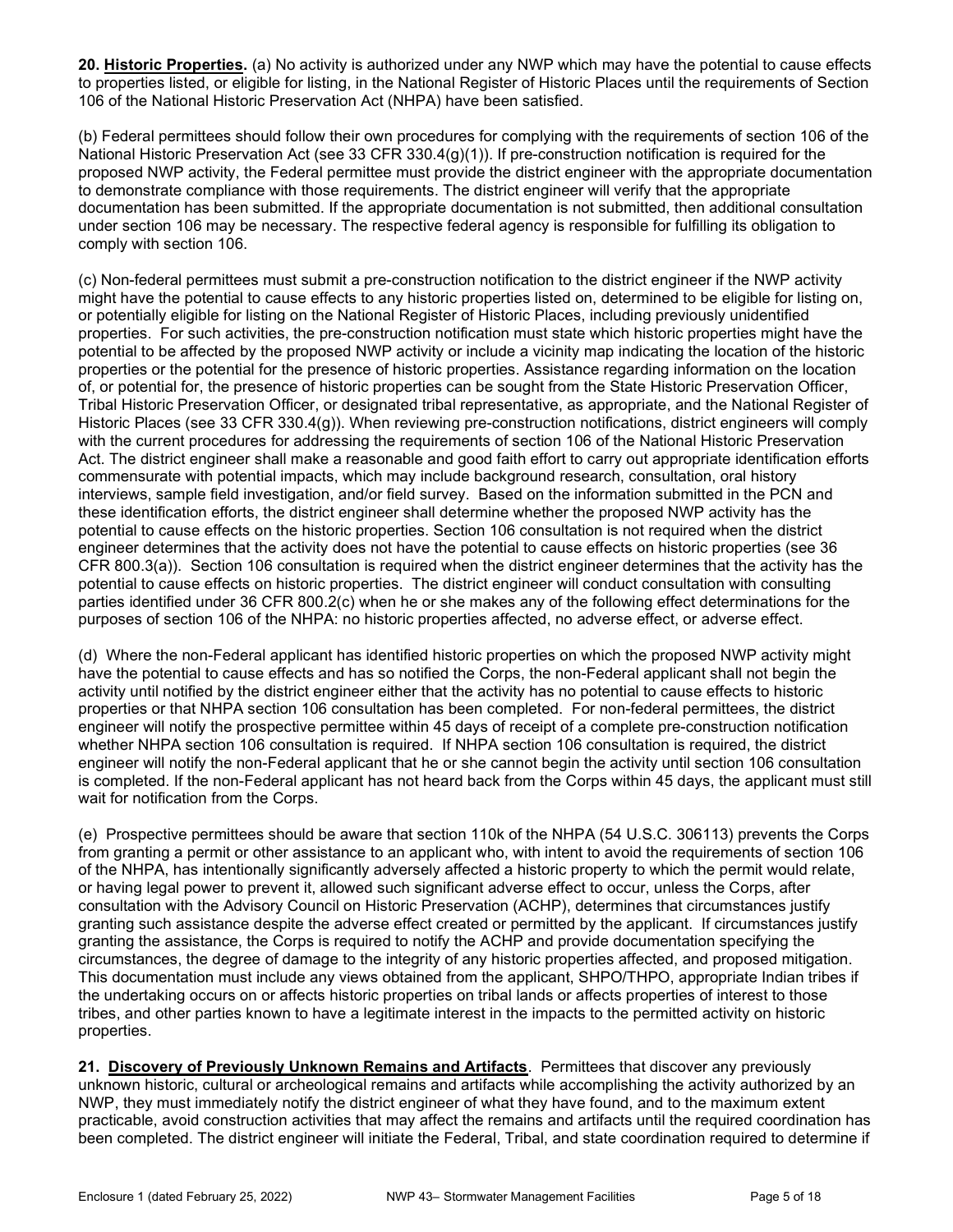the items or remains warrant a recovery effort or if the site is eligible for listing in the National Register of Historic Places.

22. Designated Critical Resource Waters. Critical resource waters include, NOAA-managed marine sanctuaries and marine monuments, and National Estuarine Research Reserves. The district engineer may designate, after notice and opportunity for public comment, additional waters officially designated by a state as having particular environmental or ecological significance, such as outstanding national resource waters or state natural heritage sites. The district engineer may also designate additional critical resource waters after notice and opportunity for public comment.

(a) Discharges of dredged or fill material into waters of the United States are not authorized by NWPs 7, 12, 14, 16, 17, 21, 29, 31, 35, 39, 40, 42, 43, 44, 49, 50, 51, 52, 57 and 58 for any activity within, or directly affecting, critical resource waters, including wetlands adjacent to such waters.

(b) For NWPs 3, 8, 10, 13, 15, 18, 19, 22, 23, 25, 27, 28, 30, 33, 34, 36, 37, 38, and 54, notification is required in accordance with general condition 32, for any activity proposed by permittees in the designated critical resource waters including wetlands adjacent to those waters. The district engineer may authorize activities under these NWPs only after she or he determines that the impacts to the critical resource waters will be no more than minimal.

23. Mitigation. The district engineer will consider the following factors when determining appropriate and practicable mitigation necessary to ensure that the individual and cumulative adverse environmental effects are no more than minimal:

(a) The activity must be designed and constructed to avoid and minimize adverse effects, both temporary and permanent, to waters of the United States to the maximum extent practicable at the project site (i.e., on site).

(b) Mitigation in all its forms (avoiding, minimizing, rectifying, reducing, or compensating for resource losses) will be required to the extent necessary to ensure that the individual and cumulative adverse environmental effects are no more than minimal.

(c) Compensatory mitigation at a minimum one-for-one ratio will be required for all wetland losses that exceed 1/10 acre and require pre-construction notification, unless the district engineer determines in writing that either some other form of mitigation would be more environmentally appropriate or the adverse environmental effects of the proposed activity are no more than minimal, and provides an activity-specific waiver of this requirement. For wetland losses of 1/10-acre or less that require pre-construction notification, the district engineer may determine on a case-by-case basis that compensatory mitigation is required to ensure that the activity results in only minimal adverse environmental effects.

(d) Compensatory mitigation at a minimum one-for-one ratio will be required for all losses of stream bed that exceed 3/100-acre and require pre-construction notification, unless the district engineer determines in writing that either some other form of mitigation would be more environmentally appropriate or the adverse environmental effects of the proposed activity are no more than minimal, and provides an activity-specific waiver of this requirement. This compensatory mitigation requirement may be satisfied through the restoration or enhancement of riparian areas next to streams in accordance with paragraph (e) of this general condition. For losses of stream bed of 3/100-acre or less that require pre-construction notification, the district engineer may determine on a case-bycase basis that compensatory mitigation is required to ensure that the activity results in only minimal adverse environmental effects. Compensatory mitigation for losses of streams should be provided, if practicable, through stream rehabilitation, enhancement, or preservation, since streams are difficult-to-replace resources (see 33 CFR 332.3(e)(3)).

(e) Compensatory mitigation plans for NWP activities in or near streams or other open waters will normally include a requirement for the restoration or enhancement, maintenance, and legal protection (e.g., conservation easements) of riparian areas next to open waters. In some cases, the restoration or maintenance/protection of riparian areas may be the only compensatory mitigation required. If restoring riparian areas involves planting vegetation, only native species should be planted. The width of the required riparian area will address documented water quality or aquatic habitat loss concerns. Normally, the riparian area will be 25 to 50 feet wide on each side of the stream, but the district engineer may require slightly wider riparian areas to address documented water quality or habitat loss concerns. If it is not possible to restore or maintain/protect a riparian area on both sides of a stream, or if the waterbody is a lake or coastal waters, then restoring or maintaining/protecting a riparian area along a single bank or shoreline may be sufficient. Where both wetlands and open waters exist on the project site, the district engineer will determine the appropriate compensatory mitigation (e.g., riparian areas and/or wetlands compensation) based on what is best for the aquatic environment on a watershed basis. In cases where riparian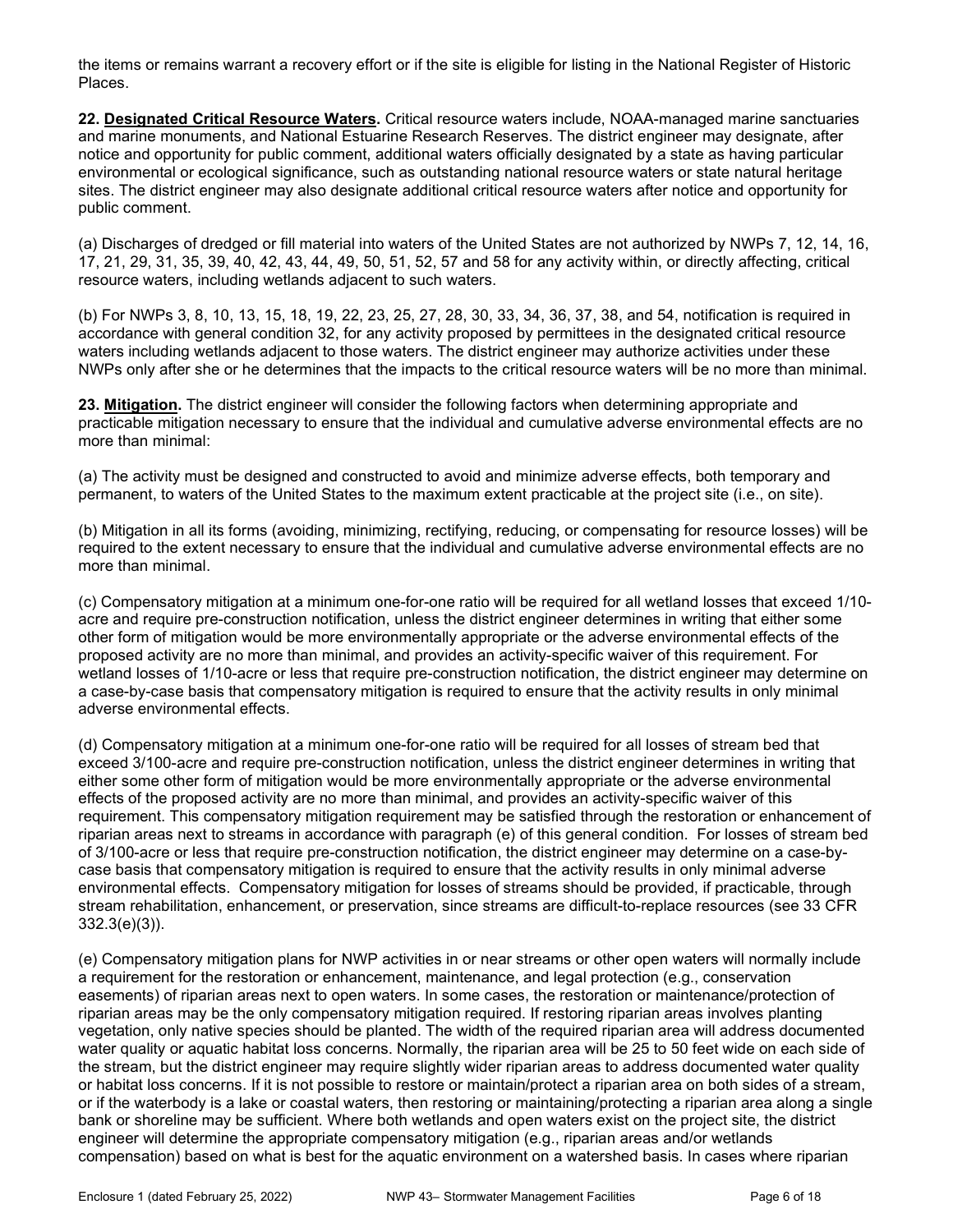areas are determined to be the most appropriate form of minimization or compensatory mitigation, the district engineer may waive or reduce the requirement to provide wetland compensatory mitigation for wetland losses.

(f) Compensatory mitigation projects provided to offset losses of aquatic resources must comply with the applicable provisions of 33 CFR part 332.

(1) The prospective permittee is responsible for proposing an appropriate compensatory mitigation option if compensatory mitigation is necessary to ensure that the activity results in no more than minimal adverse environmental effects. For the NWPs, the preferred mechanism for providing compensatory mitigation is mitigation bank credits or in-lieu fee program credits (see 33 CFR 332.3(b)(2) and (3)). However, if an appropriate number and type of mitigation bank or in-lieu credits are not available at the time the PCN is submitted to the district engineer, the district engineer may approve the use of permittee-responsible mitigation.

(2) The amount of compensatory mitigation required by the district engineer must be sufficient to ensure that the authorized activity results in no more than minimal individual and cumulative adverse environmental effects (see 33 CFR 330.1(e)(3)). (See also 33 CFR 332.3(f).)

(3) Since the likelihood of success is greater and the impacts to potentially valuable uplands are reduced, aquatic resource restoration should be the first compensatory mitigation option considered for permittee-responsible mitigation.

(4) If permittee-responsible mitigation is the proposed option, the prospective permittee is responsible for submitting a mitigation plan. A conceptual or detailed mitigation plan may be used by the district engineer to make the decision on the NWP verification request, but a final mitigation plan that addresses the applicable requirements of 33 CFR 332.4(c)(2) through (14) must be approved by the district engineer before the permittee begins work in waters of the United States, unless the district engineer determines that prior approval of the final mitigation plan is not practicable or not necessary to ensure timely completion of the required compensatory mitigation (see 33 CFR 332.3(k)(3)). If permittee-responsible mitigation is the proposed option, and the proposed compensatory mitigation site is located on land in which another federal agency holds an easement, the district engineer will coordinate with that federal agency to determine if proposed compensatory mitigation project is compatible with the terms of the easement.

(5) If mitigation bank or in-lieu fee program credits are the proposed option, the mitigation plan needs to address only the baseline conditions at the impact site and the number of credits to be provided (see 33 CFR 332.4(c)(1)(ii)).

(6) Compensatory mitigation requirements (e.g., resource type and amount to be provided as compensatory mitigation, site protection, ecological performance standards, monitoring requirements) may be addressed through conditions added to the NWP authorization, instead of components of a compensatory mitigation plan (see 33 CFR 332.4(c)(1)(ii)).

(g) Compensatory mitigation will not be used to increase the acreage losses allowed by the acreage limits of the NWPs. For example, if an NWP has an acreage limit of 1/2-acre, it cannot be used to authorize any NWP activity resulting in the loss of greater than 1/2-acre of waters of the United States, even if compensatory mitigation is provided that replaces or restores some of the lost waters. However, compensatory mitigation can and should be used, as necessary, to ensure that an NWP activity already meeting the established acreage limits also satisfies the no more than minimal impact requirement for the NWPs.

(h) Permittees may propose the use of mitigation banks, in-lieu fee programs, or permittee-responsible mitigation. When developing a compensatory mitigation proposal, the permittee must consider appropriate and practicable options consistent with the framework at 33 CFR 332.3(b). For activities resulting in the loss of marine or estuarine resources, permittee-responsible mitigation may be environmentally preferable if there are no mitigation banks or in-lieu fee programs in the area that have marine or estuarine credits available for sale or transfer to the permittee. For permittee-responsible mitigation, the special conditions of the NWP verification must clearly indicate the party or parties responsible for the implementation and performance of the compensatory mitigation project, and, if required, its long-term management.

(i) Where certain functions and services of waters of the United States are permanently adversely affected by a regulated activity, such as discharges of dredged or fill material into waters of the United States that will convert a forested or scrub-shrub wetland to a herbaceous wetland in a permanently maintained utility line right-of-way, mitigation may be required to reduce the adverse environmental effects of the activity to the no more than minimal level.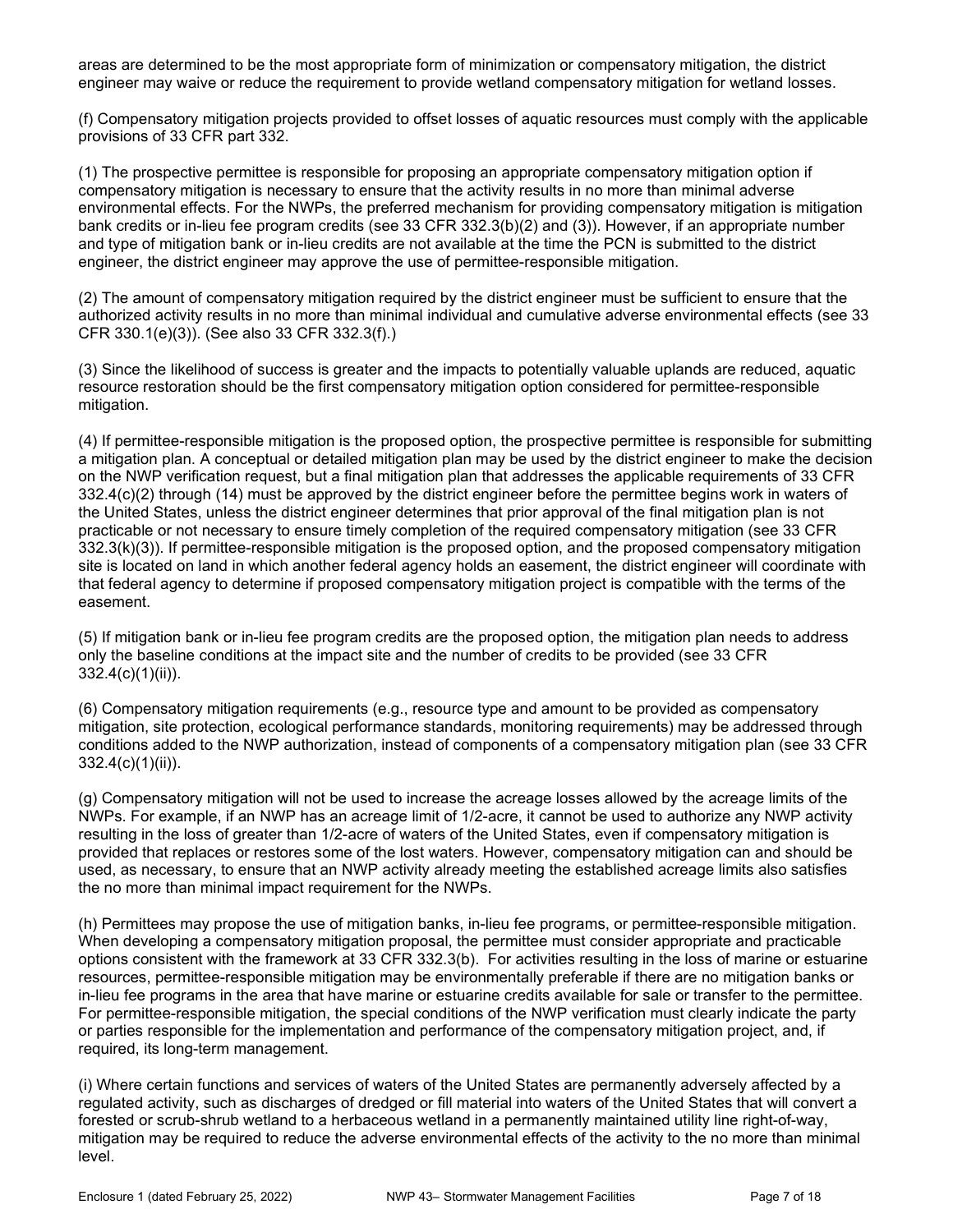24. Safety of Impoundment Structures. To ensure that all impoundment structures are safely designed, the district engineer may require non-Federal applicants to demonstrate that the structures comply with established state or federal, dam safety criteria or have been designed by qualified persons. The district engineer may also require documentation that the design has been independently reviewed by similarly qualified persons, and appropriate modifications made to ensure safety.

25. Water Quality. (a) Where the certifying authority (state, authorized tribe, or EPA, as appropriate) has not previously certified compliance of an NWP with CWA section 401, a CWA section 401 water quality certification for the proposed discharge must be obtained or waived (see 33 CFR 330.4(c)). If the permittee cannot comply with all of the conditions of a water quality certification previously issued by certifying authority for the issuance of the NWP, then the permittee must obtain a water quality certification or waiver for the proposed discharge in order for the activity to be authorized by an NWP.

(b) If the NWP activity requires pre-construction notification and the certifying authority has not previously certified compliance of an NWP with CWA section 401, the proposed discharge is not authorized by an NWP until water quality certification is obtained or waived. If the certifying authority issues a water quality certification for the proposed discharge, the permittee must submit a copy of the certification to the district engineer. The discharge is not authorized by an NWP until the district engineer has notified the permittee that the water quality certification requirement has been satisfied by the issuance of a water quality certification or a waiver.

(c) The district engineer or certifying authority may require additional water quality management measures to ensure that the authorized activity does not result in more than minimal degradation of water quality.

26. Coastal Zone Management. In coastal states where an NWP has not previously received a state coastal zone management consistency concurrence, an individual state coastal zone management consistency concurrence must be obtained, or a presumption of concurrence must occur (see 33 CFR 330.4(d)). If the permittee cannot comply with all of the conditions of a coastal zone management consistency concurrence previously issued by the state, then the permittee must obtain an individual coastal zone management consistency concurrence or presumption of concurrence in order for the activity to be authorized by an NWP. The district engineer or a state may require additional measures to ensure that the authorized activity is consistent with state coastal zone management requirements.

27. Regional and Case-By-Case Conditions. The activity must comply with any regional conditions that may have been added by the Division Engineer (see 33 CFR 330.4(e)) and with any case specific conditions added by the Corps or by the state, Indian Tribe, or U.S. EPA in its CWA section 401 Water Quality Certification, or by the state in its Coastal Zone Management Act consistency determination.

28. Use of Multiple Nationwide Permits. The use of more than one NWP for a single and complete project is authorized, subject to the following restrictions:

(a) If only one of the NWPs used to authorize the single and complete project has a specified acreage limit, the acreage loss of waters of the United States cannot exceed the acreage limit of the NWP with the highest specified acreage limit. For example, if a road crossing over tidal waters is constructed under NWP 14, with associated bank stabilization authorized by NWP 13, the maximum acreage loss of waters of the United States for the total project cannot exceed 1/3-acre.

(b) If one or more of the NWPs used to authorize the single and complete project has specified acreage limits, the acreage loss of waters of the United States authorized by those NWPs cannot exceed their respective specified acreage limits. For example, if a commercial development is constructed under NWP 39, and the single and complete project includes the filling of an upland ditch authorized by NWP 46, the maximum acreage loss of waters of the United States for the commercial development under NWP 39 cannot exceed 1/2-acre, and the total acreage loss of waters of United States due to the NWP 39 and 46 activities cannot exceed 1 acre.

29. Transfer of Nationwide Permit Verifications. If the permittee sells the property associated with a nationwide permit verification, the permittee may transfer the nationwide permit verification to the new owner by submitting a letter to the appropriate Corps district office to validate the transfer. A copy of the nationwide permit verification must be attached to the letter, and the letter must contain the following statement and signature:

"When the structures or work authorized by this nationwide permit are still in existence at the time the property is transferred, the terms and conditions of this nationwide permit, including any special conditions, will continue to be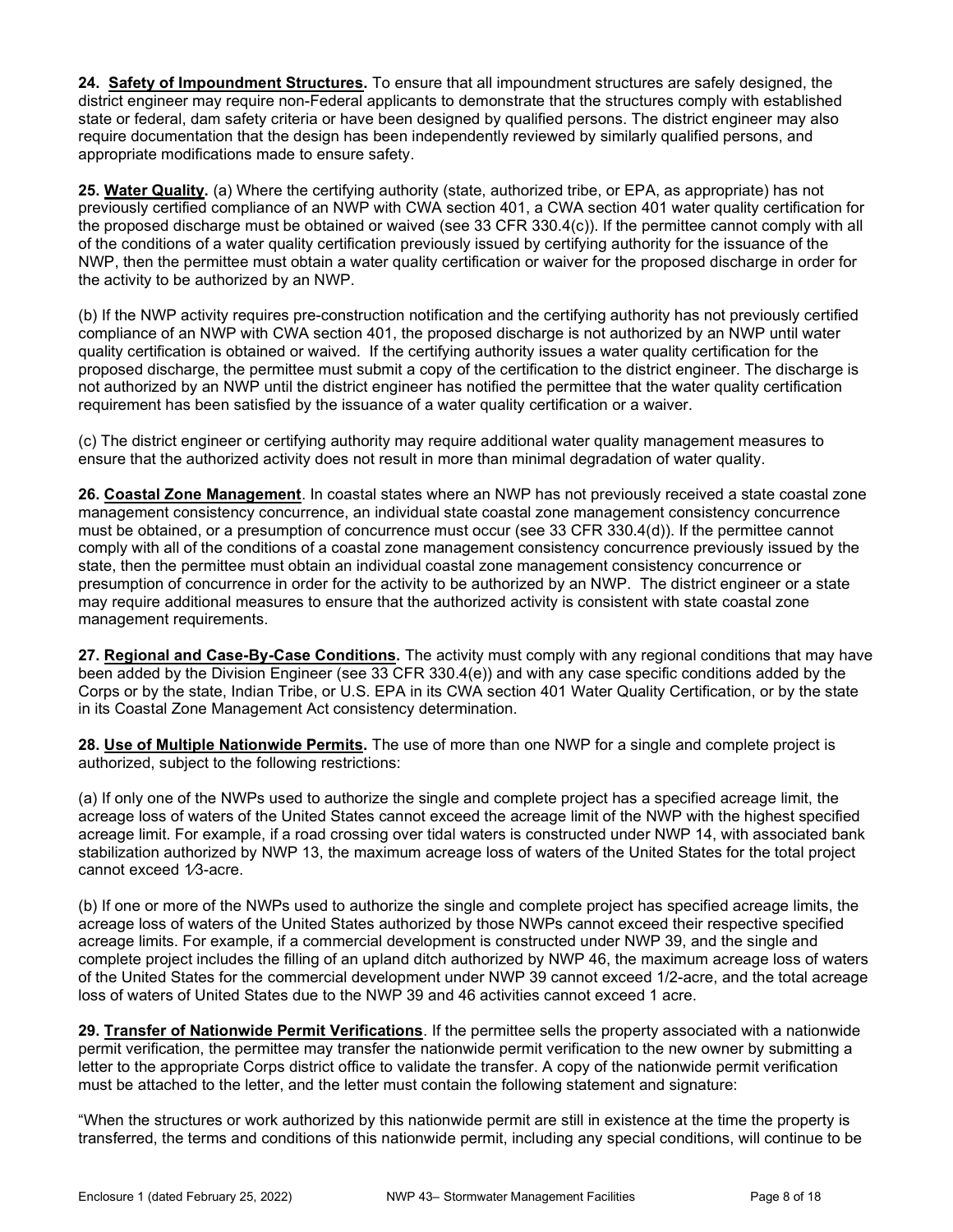binding on the new owner(s) of the property. To validate the transfer of this nationwide permit and the associated liabilities associated with compliance with its terms and conditions, have the transferee sign and date below."

\_\_\_\_\_\_\_\_\_\_\_\_\_\_\_\_\_\_\_\_\_\_\_\_\_\_\_\_\_\_\_\_\_\_\_\_\_\_\_\_\_\_\_\_\_ (Transferee)

\_\_\_\_\_\_\_\_\_\_\_\_\_\_\_\_\_\_\_\_\_\_\_\_\_\_\_\_\_\_\_\_\_\_\_\_\_\_\_\_\_\_\_\_\_

(Date)

30. Compliance Certification. Each permittee who receives an NWP verification letter from the Corps must provide a signed certification documenting completion of the authorized activity and implementation of any required compensatory mitigation. The success of any required permittee-responsible mitigation, including the achievement of ecological performance standards, will be addressed separately by the district engineer. The Corps will provide the permittee the certification document with the NWP verification letter. The certification document will include:

(a) A statement that the authorized activity was done in accordance with the NWP authorization, including any general, regional, or activity-specific conditions;

(b) A statement that the implementation of any required compensatory mitigation was completed in accordance with the permit conditions. If credits from a mitigation bank or in-lieu fee program are used to satisfy the compensatory mitigation requirements, the certification must include the documentation required by 33 CFR 332.3(l)(3) to confirm that the permittee secured the appropriate number and resource type of credits; and

(c) The signature of the permittee certifying the completion of the activity and mitigation.

The completed certification document must be submitted to the district engineer within 30 days of completion of the authorized activity or the implementation of any required compensatory mitigation, whichever occurs later.

31. Activities Affecting Structures or Works Built by the United States. If an NWP activity also requires review by, or permission from, the Corps pursuant to 33 U.S.C. 408 because it will alter or temporarily or permanently occupy or use a U.S. Army Corps of Engineers (USACE) federally authorized Civil Works project (a "USACE project"), the prospective permittee must submit a pre-construction notification. See paragraph (b)(10) of general condition 32. An activity that requires section 408 permission and/or review is not authorized by an NWP until the appropriate Corps office issues the section 408 permission or completes its review to alter, occupy, or use the USACE project, and the district engineer issues a written NWP verification.

32. Pre-Construction Notification. (a) Timing. Where required by the terms of the NWP, the prospective permittee must notify the district engineer by submitting a pre-construction notification (PCN) as early as possible. The district engineer must determine if the PCN is complete within 30 calendar days of the date of receipt and, if the PCN is determined to be incomplete, notify the prospective permittee within that 30 day period to request the additional information necessary to make the PCN complete. The request must specify the information needed to make the PCN complete. As a general rule, district engineers will request additional information necessary to make the PCN complete only once. However, if the prospective permittee does not provide all of the requested information, then the district engineer will notify the prospective permittee that the PCN is still incomplete and the PCN review process will not commence until all of the requested information has been received by the district engineer. The prospective permittee shall not begin the activity until either:

(1) He or she is notified in writing by the district engineer that the activity may proceed under the NWP with any special conditions imposed by the district or division engineer; or

(2) 45 calendar days have passed from the district engineer's receipt of the complete PCN and the prospective permittee has not received written notice from the district or division engineer. However, if the permittee was required to notify the Corps pursuant to general condition 18 that listed species or critical habitat might be affected or are in the vicinity of the activity, or to notify the Corps pursuant to general condition 20 that the activity might have the potential to cause effects to historic properties, the permittee cannot begin the activity until receiving written notification from the Corps that there is "no effect" on listed species or "no potential to cause effects" on historic properties, or that any consultation required under Section 7 of the Endangered Species Act (see 33 CFR 330.4(f)) and/or section 106 of the National Historic Preservation Act (see 33 CFR 330.4(g)) has been completed. If the proposed activity requires a written waiver to exceed specified limits of an NWP, the permittee may not begin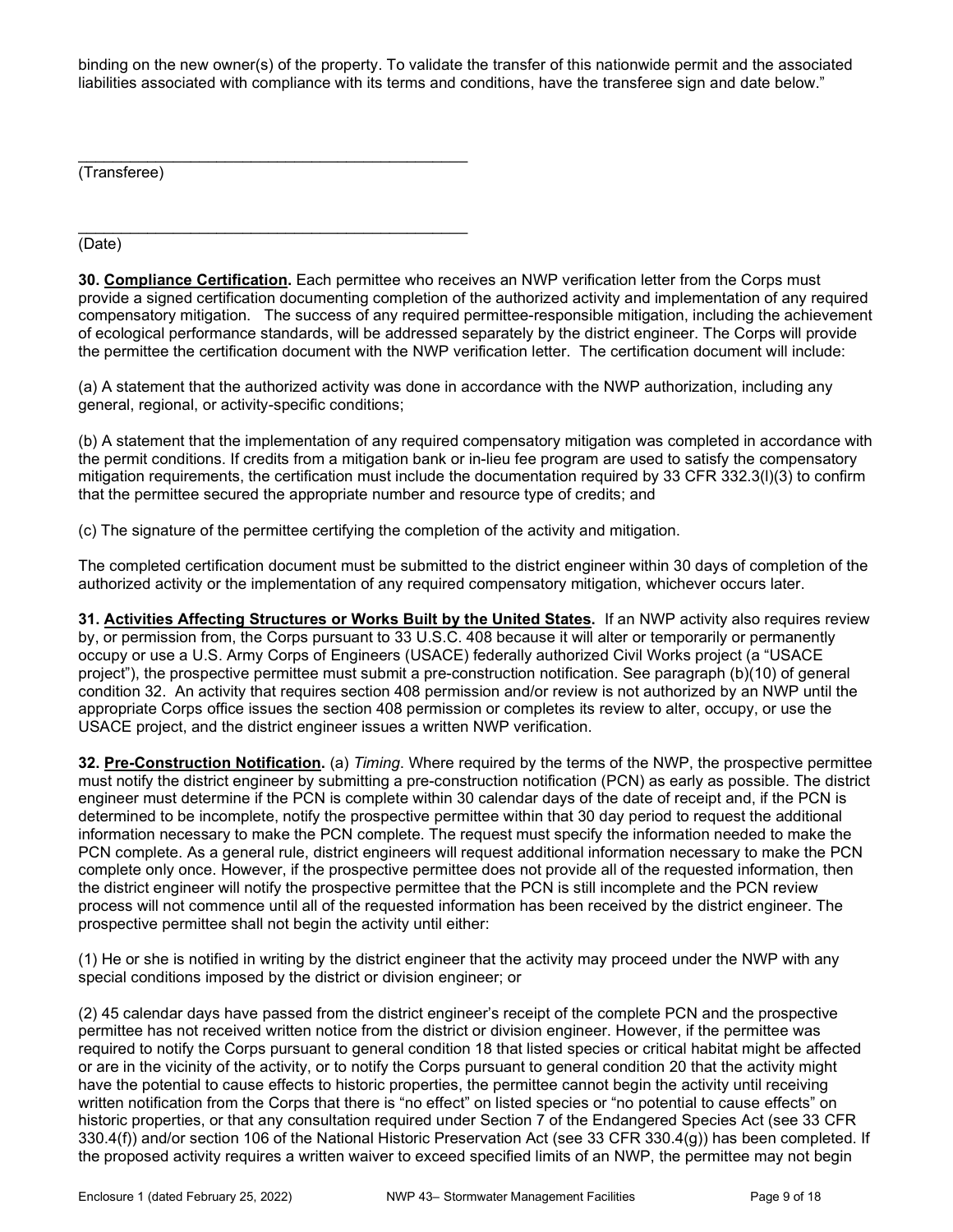the activity until the district engineer issues the waiver. If the district or division engineer notifies the permittee in writing that an individual permit is required within 45 calendar days of receipt of a complete PCN, the permittee cannot begin the activity until an individual permit has been obtained. Subsequently, the permittee's right to proceed under the NWP may be modified, suspended, or revoked only in accordance with the procedure set forth in 33 CFR 330.5(d)(2).

(b) Contents of Pre-Construction Notification: The PCN must be in writing and include the following information:

(1) Name, address and telephone numbers of the prospective permittee;

(2) Location of the proposed activity;

(3) Identify the specific NWP or NWP(s) the prospective permittee wants to use to authorize the proposed activity;

(4) (i) A description of the proposed activity; the activity's purpose; direct and indirect adverse environmental effects the activity would cause, including the anticipated amount of loss of wetlands, other special aquatic sites, and other waters expected to result from the NWP activity, in acres, linear feet, or other appropriate unit of measure; a description of any proposed mitigation measures intended to reduce the adverse environmental effects caused by the proposed activity; and any other NWP(s), regional general permit(s), or individual permit(s) used or intended to be used to authorize any part of the proposed project or any related activity, including other separate and distant crossings for linear projects that require Department of the Army authorization but do not require pre-construction notification. The description of the proposed activity and any proposed mitigation measures should be sufficiently detailed to allow the district engineer to determine that the adverse environmental effects of the activity will be no more than minimal and to determine the need for compensatory mitigation or other mitigation measures.

(ii) For linear projects where one or more single and complete crossings require pre-construction notification, the PCN must include the quantity of anticipated losses of wetlands, other special aquatic sites, and other waters for each single and complete crossing of those wetlands, other special aquatic sites, and other waters (including those single and complete crossings authorized by an NWP but do not require PCNs). This information will be used by the district engineer to evaluate the cumulative adverse environmental effects of the proposed linear project, and does not change those non-PCN NWP activities into NWP PCNs.

(iii) Sketches should be provided when necessary to show that the activity complies with the terms of the NWP. (Sketches usually clarify the activity and when provided results in a quicker decision. Sketches should contain sufficient detail to provide an illustrative description of the proposed activity (e.g., a conceptual plan), but do not need to be detailed engineering plans);

(5) The PCN must include a delineation of wetlands, other special aquatic sites, and other waters, such as lakes and ponds, and perennial and intermittent streams, on the project site. Wetland delineations must be prepared in accordance with the current method required by the Corps. The permittee may ask the Corps to delineate the special aquatic sites and other waters on the project site, but there may be a delay if the Corps does the delineation, especially if the project site is large or contains many wetlands, other special aquatic sites, and other waters. Furthermore, the 45-day period will not start until the delineation has been submitted to or completed by the Corps, as appropriate;

(6) If the proposed activity will result in the loss of greater than 1/10-acre of wetlands or 3/100-acre of stream bed and a PCN is required, the prospective permittee must submit a statement describing how the mitigation requirement will be satisfied, or explaining why the adverse environmental effects are no more than minimal and why compensatory mitigation should not be required. As an alternative, the prospective permittee may submit a conceptual or detailed mitigation plan.

(7) For non-federal permittees, if any listed species (or species proposed for listing) or designated critical habitat (or critical habitat proposed for such designation) might be affected or is in the vicinity of the activity, or if the activity is located in designated critical habitat (or critical habitat proposed for such designation), the PCN must include the name(s) of those endangered or threatened species (or species proposed for listing) that might be affected by the proposed activity or utilize the designated critical habitat (or critical habitat proposed for such designation) that might be affected by the proposed activity. For NWP activities that require pre-construction notification, Federal permittees must provide documentation demonstrating compliance with the Endangered Species Act;

(8) For non-federal permittees, if the NWP activity might have the potential to cause effects to a historic property listed on, determined to be eligible for listing on, or potentially eligible for listing on, the National Register of Historic Places, the PCN must state which historic property might have the potential to be affected by the proposed activity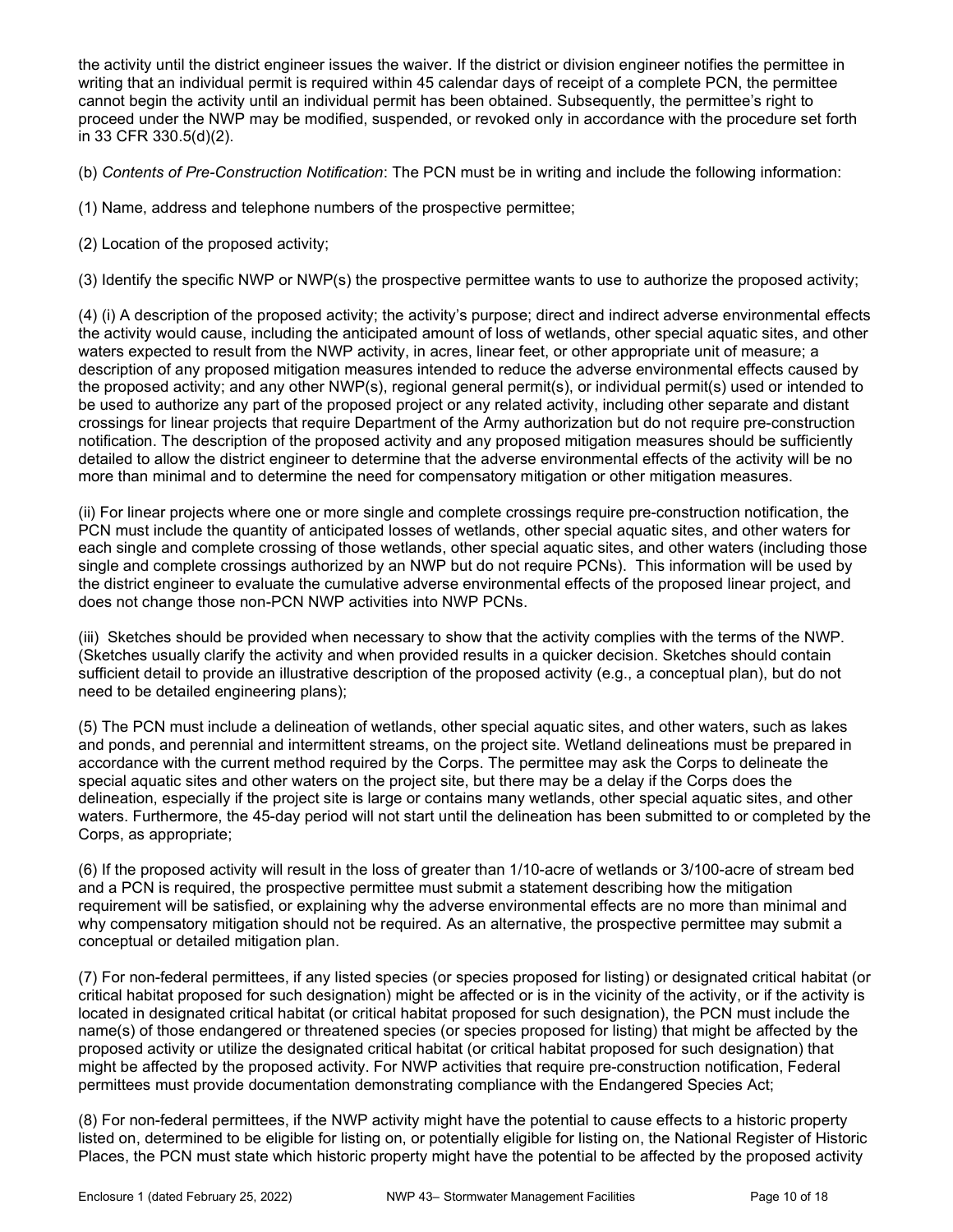or include a vicinity map indicating the location of the historic property. For NWP activities that require preconstruction notification, Federal permittees must provide documentation demonstrating compliance with section 106 of the National Historic Preservation Act;

(9) For an activity that will occur in a component of the National Wild and Scenic River System, or in a river officially designated by Congress as a "study river" for possible inclusion in the system while the river is in an official study status, the PCN must identify the Wild and Scenic River or the "study river" (see general condition 16); and

(10) For an NWP activity that requires permission from, or review by, the Corps pursuant to 33 U.S.C. 408 because it will alter or temporarily or permanently occupy or use a U.S. Army Corps of Engineers federally authorized civil works project, the pre-construction notification must include a statement confirming that the project proponent has submitted a written request for section 408 permission from, or review by, the Corps office having jurisdiction over that USACE project.

(c) Form of Pre-Construction Notification: The nationwide permit pre-construction notification form (Form ENG 6082) should be used for NWP PCNs. A letter containing the required information may also be used. Applicants may provide electronic files of PCNs and supporting materials if the district engineer has established tools and procedures for electronic submittals.

(d) Agency Coordination: (1) The district engineer will consider any comments from Federal and state agencies concerning the proposed activity's compliance with the terms and conditions of the NWPs and the need for mitigation to reduce the activity's adverse environmental effects so that they are no more than minimal.

(2) Agency coordination is required for: (i) all NWP activities that require pre-construction notification and result in the loss of greater than 1/2-acre of waters of the United States; (ii) NWP 13 activities in excess of 500 linear feet, fills greater than one cubic yard per running foot, or involve discharges of dredged or fill material into special aquatic sites; and (iii) NWP 54 activities in excess of 500 linear feet, or that extend into the waterbody more than 30 feet from the mean low water line in tidal waters or the ordinary high water mark in the Great Lakes.

(3) When agency coordination is required, the district engineer will immediately provide (e.g., via e-mail, facsimile transmission, overnight mail, or other expeditious manner) a copy of the complete PCN to the appropriate Federal or state offices (FWS, state natural resource or water quality agency, EPA, and, if appropriate, the NMFS). With the exception of NWP 37, these agencies will have 10 calendar days from the date the material is transmitted to notify the district engineer via telephone, facsimile transmission, or e-mail that they intend to provide substantive, sitespecific comments. The comments must explain why the agency believes the adverse environmental effects will be more than minimal. If so contacted by an agency, the district engineer will wait an additional 15 calendar days before making a decision on the pre-construction notification. The district engineer will fully consider agency comments received within the specified time frame concerning the proposed activity's compliance with the terms and conditions of the NWPs, including the need for mitigation to ensure that the net adverse environmental effects of the proposed activity are no more than minimal. The district engineer will provide no response to the resource agency, except as provided below. The district engineer will indicate in the administrative record associated with each pre-construction notification that the resource agencies' concerns were considered. For NWP 37, the emergency watershed protection and rehabilitation activity may proceed immediately in cases where there is an unacceptable hazard to life or a significant loss of property or economic hardship will occur. The district engineer will consider any comments received to decide whether the NWP 37 authorization should be modified, suspended, or revoked in accordance with the procedures at 33 CFR 330.5.

(4) In cases of where the prospective permittee is not a Federal agency, the district engineer will provide a response to NMFS within 30 calendar days of receipt of any Essential Fish Habitat conservation recommendations, as required by section 305(b)(4)(B) of the Magnuson-Stevens Fishery Conservation and Management Act.

(5) Applicants are encouraged to provide the Corps with either electronic files or multiple copies of pre-construction notifications to expedite agency coordination.

## D. District Engineer's Decision

1. In reviewing the PCN for the proposed activity, the district engineer will determine whether the activity authorized by the NWP will result in more than minimal individual or cumulative adverse environmental effects or may be contrary to the public interest. If a project proponent requests authorization by a specific NWP, the district engineer should issue the NWP verification for that activity if it meets the terms and conditions of that NWP, unless he or she determines, after considering mitigation, that the proposed activity will result in more than minimal individual and cumulative adverse effects on the aquatic environment and other aspects of the public interest and exercises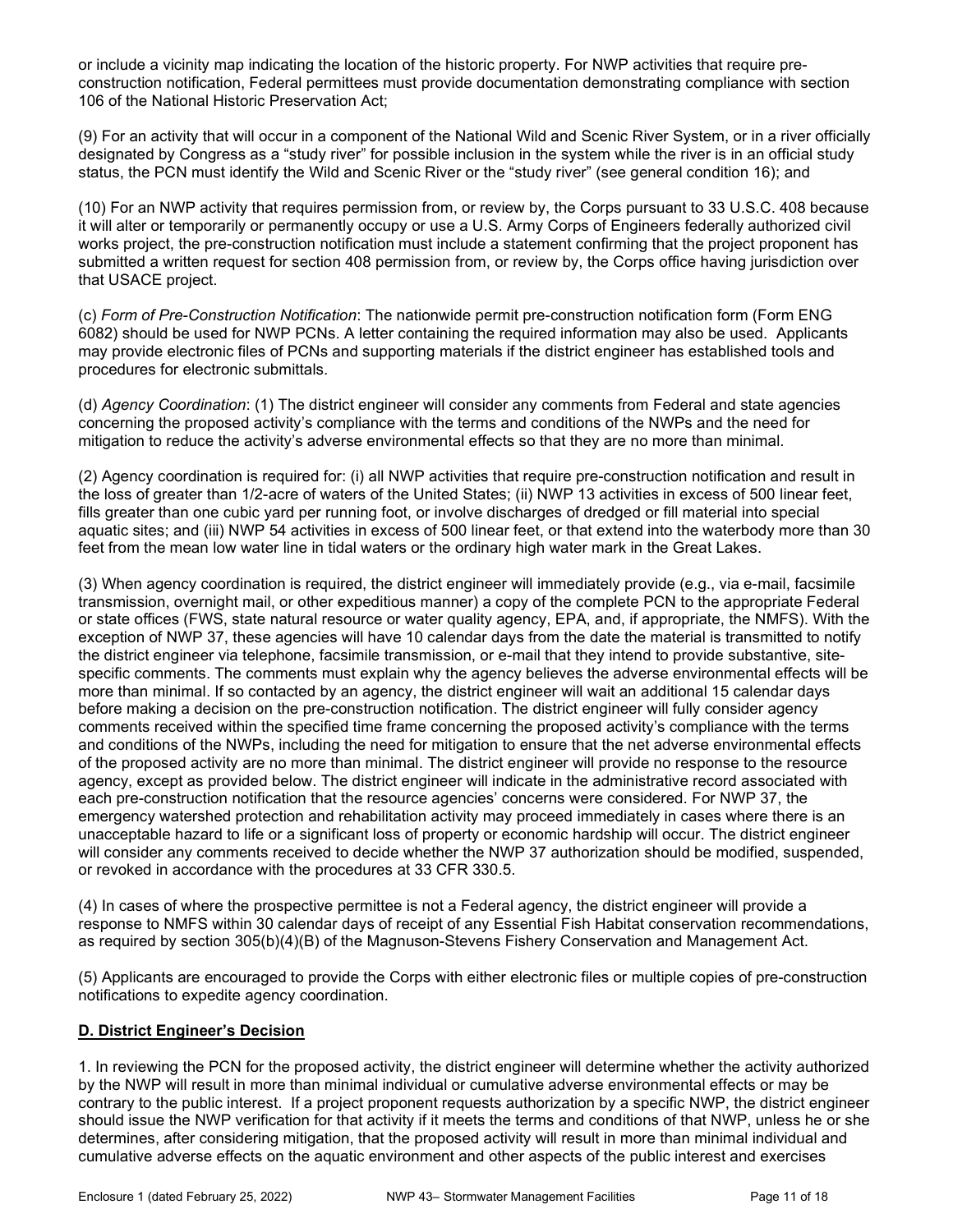discretionary authority to require an individual permit for the proposed activity. For a linear project, this determination will include an evaluation of the single and complete crossings of waters of the United States that require PCNs to determine whether they individually satisfy the terms and conditions of the NWP(s), as well as the cumulative effects caused by all of the crossings of waters of the United States authorized by an NWP. If an applicant requests a waiver of an applicable limit, as provided for in NWPs 13, 36, or 54, the district engineer will only grant the waiver upon a written determination that the NWP activity will result in only minimal individual and cumulative adverse environmental effects.

2. When making minimal adverse environmental effects determinations the district engineer will consider the direct and indirect effects caused by the NWP activity. He or she will also consider the cumulative adverse environmental effects caused by activities authorized by an NWP and whether those cumulative adverse environmental effects are no more than minimal. The district engineer will also consider site specific factors, such as the environmental setting in the vicinity of the NWP activity, the type of resource that will be affected by the NWP activity, the functions provided by the aquatic resources that will be affected by the NWP activity, the degree or magnitude to which the aquatic resources perform those functions, the extent that aquatic resource functions will be lost as a result of the NWP activity (e.g., partial or complete loss), the duration of the adverse effects (temporary or permanent), the importance of the aquatic resource functions to the region (e.g., watershed or ecoregion), and mitigation required by the district engineer. If an appropriate functional or condition assessment method is available and practicable to use, that assessment method may be used by the district engineer to assist in the minimal adverse environmental effects determination. The district engineer may add case-specific special conditions to the NWP authorization to address site-specific environmental concerns.

3. If the proposed activity requires a PCN and will result in a loss of greater than 1/10-acre of wetlands or 3/100 acre of stream bed, the prospective permittee should submit a mitigation proposal with the PCN. Applicants may also propose compensatory mitigation for NWP activities with smaller impacts, or for impacts to other types of waters. The district engineer will consider any proposed compensatory mitigation or other mitigation measures the applicant has included in the proposal in determining whether the net adverse environmental effects of the proposed activity are no more than minimal. The compensatory mitigation proposal may be either conceptual or detailed. If the district engineer determines that the activity complies with the terms and conditions of the NWP and that the adverse environmental effects are no more than minimal, after considering mitigation, the district engineer will notify the permittee and include any activity-specific conditions in the NWP verification the district engineer deems necessary. Conditions for compensatory mitigation requirements must comply with the appropriate provisions at 33 CFR 332.3(k). The district engineer must approve the final mitigation plan before the permittee commences work in waters of the United States, unless the district engineer determines that prior approval of the final mitigation plan is not practicable or not necessary to ensure timely completion of the required compensatory mitigation. If the prospective permittee elects to submit a compensatory mitigation plan with the PCN, the district engineer will expeditiously review the proposed compensatory mitigation plan. The district engineer must review the proposed compensatory mitigation plan within 45 calendar days of receiving a complete PCN and determine whether the proposed mitigation would ensure that the NWP activity results in no more than minimal adverse environmental effects. If the net adverse environmental effects of the NWP activity (after consideration of the mitigation proposal) are determined by the district engineer to be no more than minimal, the district engineer will provide a timely written response to the applicant. The response will state that the NWP activity can proceed under the terms and conditions of the NWP, including any activity-specific conditions added to the NWP authorization by the district engineer.

4. If the district engineer determines that the adverse environmental effects of the proposed activity are more than minimal, then the district engineer will notify the applicant either: (a) that the activity does not qualify for authorization under the NWP and instruct the applicant on the procedures to seek authorization under an individual permit; (b) that the activity is authorized under the NWP subject to the applicant's submission of a mitigation plan that would reduce the adverse environmental effects so that they are no more than minimal; or (c) that the activity is authorized under the NWP with specific modifications or conditions. Where the district engineer determines that mitigation is required to ensure no more than minimal adverse environmental effects, the activity will be authorized within the 45-day PCN period (unless additional time is required to comply with general conditions 18, 20, and/or 31), with activity-specific conditions that state the mitigation requirements. The authorization will include the necessary conceptual or detailed mitigation plan or a requirement that the applicant submit a mitigation plan that would reduce the adverse environmental effects so that they are no more than minimal. When compensatory mitigation is required, no work in waters of the United States may occur until the district engineer has approved a specific mitigation plan or has determined that prior approval of a final mitigation plan is not practicable or not necessary to ensure timely completion of the required compensatory mitigation.

# E. Further Information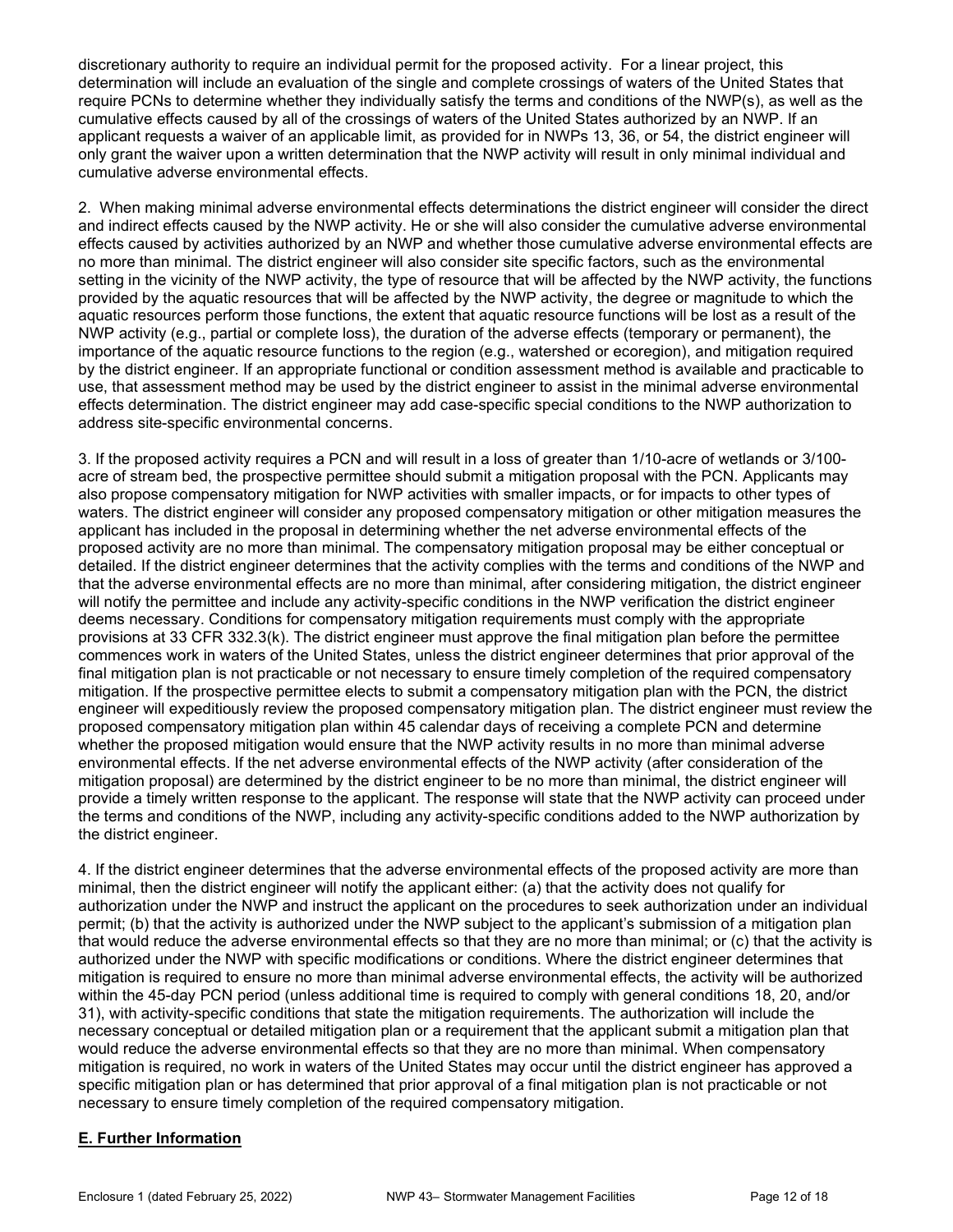1. District engineers have authority to determine if an activity complies with the terms and conditions of an NWP.

2. NWPs do not obviate the need to obtain other federal, state, or local permits, approvals, or authorizations required by law.

3. NWPs do not grant any property rights or exclusive privileges.

4. NWPs do not authorize any injury to the property or rights of others.

5. NWPs do not authorize interference with any existing or proposed Federal project (see general condition 31).

### F. Nationwide Permit Definitions

Best management practices (BMPs): Policies, practices, procedures, or structures implemented to mitigate the adverse environmental effects on surface water quality resulting from development. BMPs are categorized as structural or non-structural.

Compensatory mitigation: The restoration (re-establishment or rehabilitation), establishment (creation), enhancement, and/or in certain circumstances preservation of aquatic resources for the purposes of offsetting unavoidable adverse impacts which remain after all appropriate and practicable avoidance and minimization has been achieved.

Currently serviceable: Useable as is or with some maintenance, but not so degraded as to essentially require reconstruction.

Direct effects: Effects that are caused by the activity and occur at the same time and place.

Discharge: The term "discharge" means any discharge of dredged or fill material into waters of the United States.

Ecological reference: A model used to plan and design an aquatic habitat and riparian area restoration, enhancement, or establishment activity under NWP 27. An ecological reference may be based on the structure, functions, and dynamics of an aquatic habitat type or a riparian area type that currently exists in the region where the proposed NWP 27 activity is located. Alternatively, an ecological reference may be based on a conceptual model for the aquatic habitat type or riparian area type to be restored, enhanced, or established as a result of the proposed NWP 27 activity. An ecological reference takes into account the range of variation of the aquatic habitat type or riparian area type in the region.

Enhancement: The manipulation of the physical, chemical, or biological characteristics of an aquatic resource to heighten, intensify, or improve a specific aquatic resource function(s). Enhancement results in the gain of selected aquatic resource function(s), but may also lead to a decline in other aquatic resource function(s). Enhancement does not result in a gain in aquatic resource area.

Establishment (creation): The manipulation of the physical, chemical, or biological characteristics present to develop an aquatic resource that did not previously exist at an upland site. Establishment results in a gain in aquatic resource area.

High Tide Line: The line of intersection of the land with the water's surface at the maximum height reached by a rising tide. The high tide line may be determined, in the absence of actual data, by a line of oil or scum along shore objects, a more or less continuous deposit of fine shell or debris on the foreshore or berm, other physical markings or characteristics, vegetation lines, tidal gages, or other suitable means that delineate the general height reached by a rising tide. The line encompasses spring high tides and other high tides that occur with periodic frequency but does not include storm surges in which there is a departure from the normal or predicted reach of the tide due to the piling up of water against a coast by strong winds such as those accompanying a hurricane or other intense storm.

Historic Property: Any prehistoric or historic district, site (including archaeological site), building, structure, or other object included in, or eligible for inclusion in, the National Register of Historic Places maintained by the Secretary of the Interior. This term includes artifacts, records, and remains that are related to and located within such properties. The term includes properties of traditional religious and cultural importance to an Indian tribe or Native Hawaiian organization and that meet the National Register criteria (36 CFR part 60).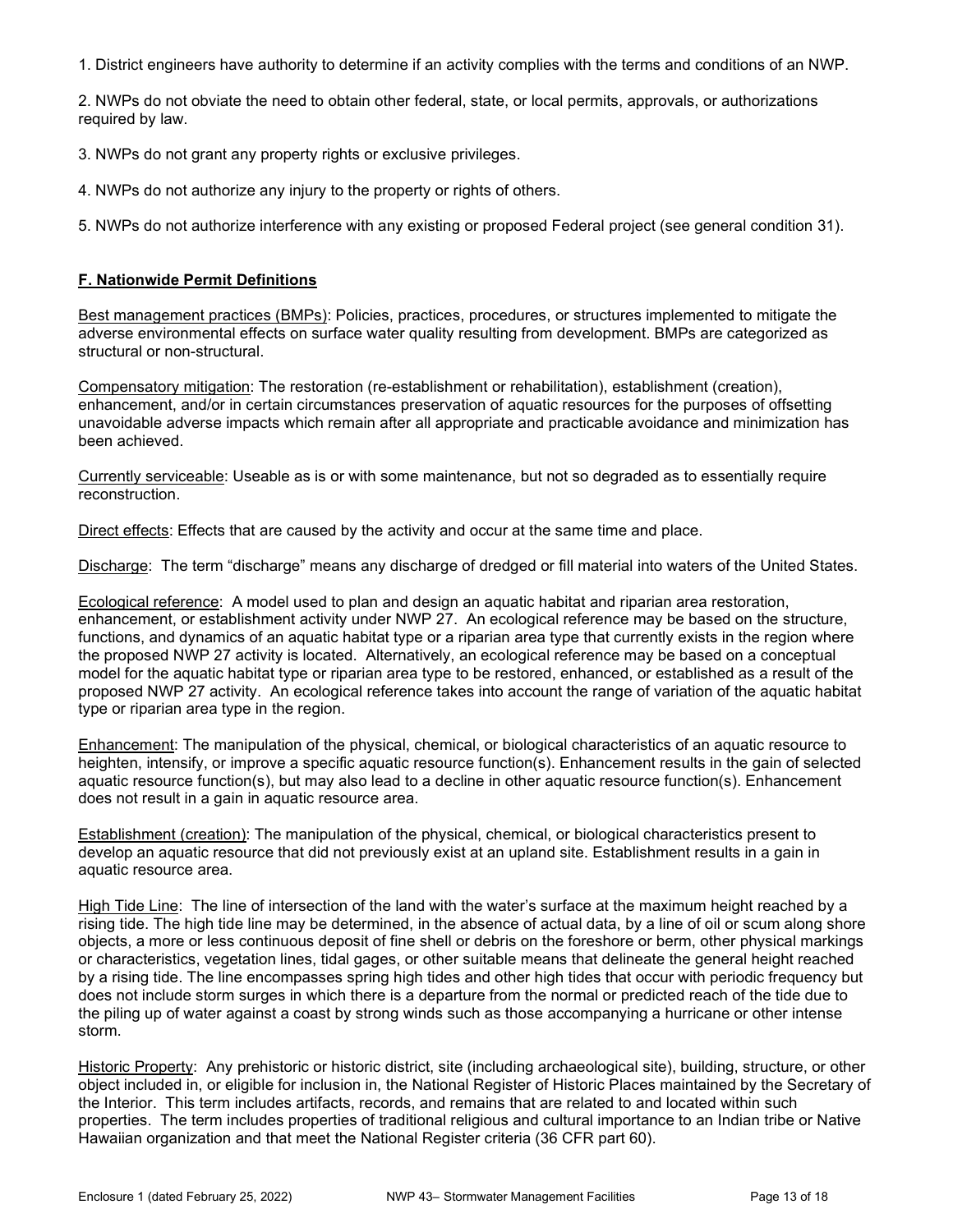Independent utility: A test to determine what constitutes a single and complete non-linear project in the Corps Regulatory Program. A project is considered to have independent utility if it would be constructed absent the construction of other projects in the project area. Portions of a multi-phase project that depend upon other phases of the project do not have independent utility. Phases of a project that would be constructed even if the other phases were not built can be considered as separate single and complete projects with independent utility.

Indirect effects: Effects that are caused by the activity and are later in time or farther removed in distance, but are still reasonably foreseeable.

Loss of waters of the United States: Waters of the United States that are permanently adversely affected by filling, flooding, excavation, or drainage because of the regulated activity. The loss of stream bed includes the acres of stream bed that are permanently adversely affected by filling or excavation because of the regulated activity. Permanent adverse effects include permanent discharges of dredged or fill material that change an aquatic area to dry land, increase the bottom elevation of a waterbody, or change the use of a waterbody. The acreage of loss of waters of the United States is a threshold measurement of the impact to jurisdictional waters or wetlands for determining whether a project may qualify for an NWP; it is not a net threshold that is calculated after considering compensatory mitigation that may be used to offset losses of aquatic functions and services. Waters of the United States temporarily filled, flooded, excavated, or drained, but restored to pre-construction contours and elevations after construction, are not included in the measurement of loss of waters of the United States. Impacts resulting from activities that do not require Department of the Army authorization, such as activities eligible for exemptions under section 404(f) of the Clean Water Act, are not considered when calculating the loss of waters of the United States.

Navigable waters: Waters subject to section 10 of the Rivers and Harbors Act of 1899. These waters are defined at 33 CFR part 329.

Non-tidal wetland: A non-tidal wetland is a wetland that is not subject to the ebb and flow of tidal waters. Non-tidal wetlands contiguous to tidal waters are located landward of the high tide line (i.e., spring high tide line).

Open water: For purposes of the NWPs, an open water is any area that in a year with normal patterns of precipitation has water flowing or standing above ground to the extent that an ordinary high water mark can be determined. Aquatic vegetation within the area of flowing or standing water is either non-emergent, sparse, or absent. Vegetated shallows are considered to be open waters. Examples of "open waters" include rivers, streams, lakes, and ponds.

Ordinary High Water Mark: The term ordinary high water mark means that line on the shore established by the fluctuations of water and indicated by physical characteristics such as a clear, natural line impressed on the bank, shelving, changes in the character of soil, destruction of terrestrial vegetation, the presence of litter and debris, or other appropriate means that consider the characteristics of the surrounding areas.

Perennial stream: A perennial stream has surface water flowing continuously year-round during a typical year.

Practicable: Available and capable of being done after taking into consideration cost, existing technology, and logistics in light of overall project purposes.

Pre-construction notification: A request submitted by the project proponent to the Corps for confirmation that a particular activity is authorized by nationwide permit. The request may be a permit application, letter, or similar document that includes information about the proposed work and its anticipated environmental effects. Preconstruction notification may be required by the terms and conditions of a nationwide permit, or by regional conditions. A pre-construction notification may be voluntarily submitted in cases where pre-construction notification is not required and the project proponent wants confirmation that the activity is authorized by nationwide permit.

Preservation: The removal of a threat to, or preventing the decline of, aquatic resources by an action in or near those aquatic resources. This term includes activities commonly associated with the protection and maintenance of aquatic resources through the implementation of appropriate legal and physical mechanisms. Preservation does not result in a gain of aquatic resource area or functions.

Re-establishment: The manipulation of the physical, chemical, or biological characteristics of a site with the goal of returning natural/historic functions to a former aquatic resource. Re-establishment results in rebuilding a former aquatic resource and results in a gain in aquatic resource area and functions.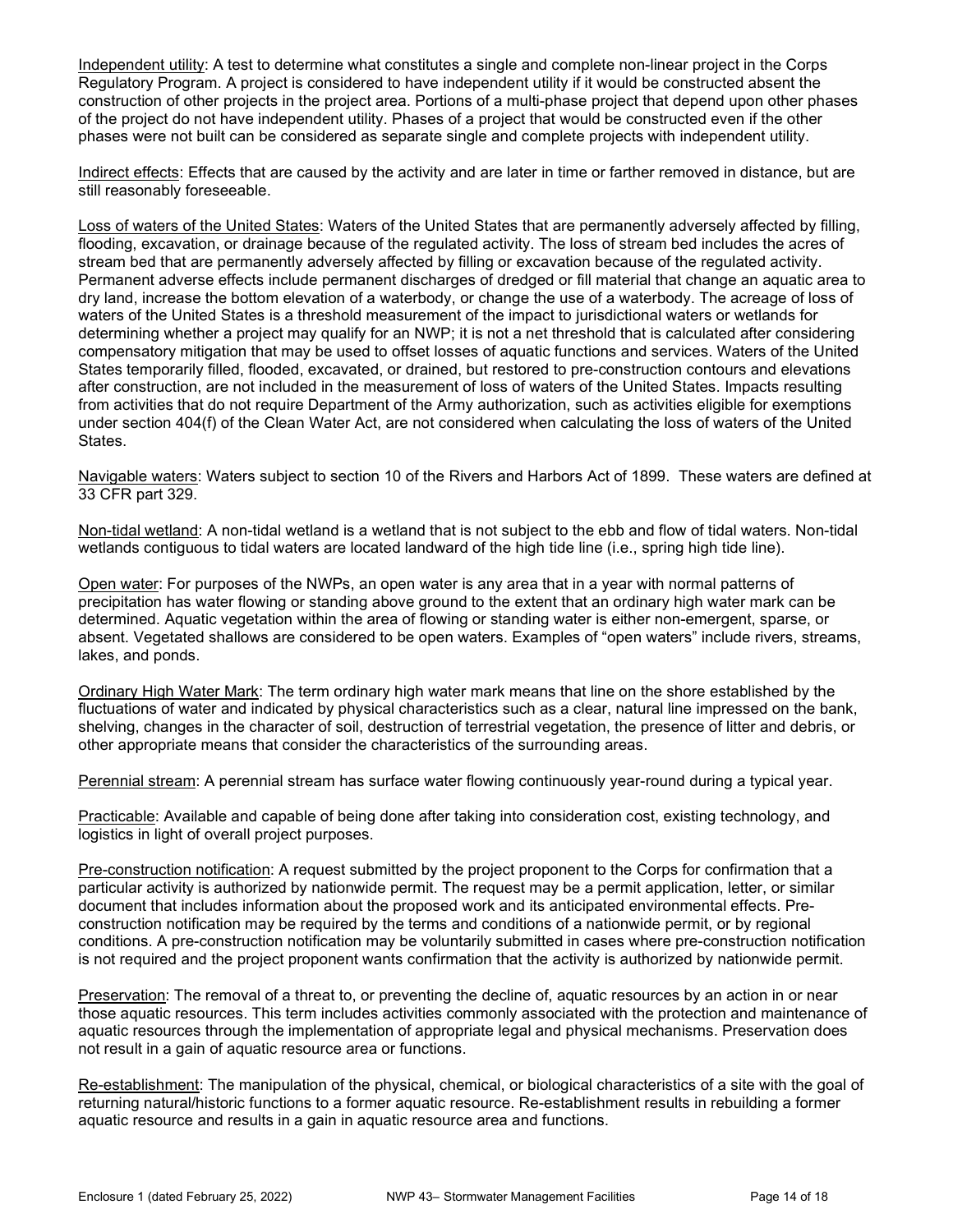Rehabilitation: The manipulation of the physical, chemical, or biological characteristics of a site with the goal of repairing natural/historic functions to a degraded aquatic resource. Rehabilitation results in a gain in aquatic resource function, but does not result in a gain in aquatic resource area.

Restoration: The manipulation of the physical, chemical, or biological characteristics of a site with the goal of returning natural/historic functions to a former or degraded aquatic resource. For the purpose of tracking net gains in aquatic resource area, restoration is divided into two categories: re-establishment and rehabilitation.

Riffle and pool complex: Riffle and pool complexes are special aquatic sites under the 404(b)(1) Guidelines. Riffle and pool complexes sometimes characterize steep gradient sections of streams. Such stream sections are recognizable by their hydraulic characteristics. The rapid movement of water over a course substrate in riffles results in a rough flow, a turbulent surface, and high dissolved oxygen levels in the water. Pools are deeper areas associated with riffles. A slower stream velocity, a streaming flow, a smooth surface, and a finer substrate characterize pools.

Riparian areas: Riparian areas are lands next to streams, lakes, and estuarine-marine shorelines. Riparian areas are transitional between terrestrial and aquatic ecosystems, through which surface and subsurface hydrology connects riverine, lacustrine, estuarine, and marine waters with their adjacent wetlands, non-wetland waters, or uplands. Riparian areas provide a variety of ecological functions and services and help improve or maintain local water quality. (See general condition 23.)

Shellfish seeding: The placement of shellfish seed and/or suitable substrate to increase shellfish production. Shellfish seed consists of immature individual shellfish or individual shellfish attached to shells or shell fragments (i.e., spat on shell). Suitable substrate may consist of shellfish shells, shell fragments, or other appropriate materials placed into waters for shellfish habitat.

Single and complete linear project: A linear project is a project constructed for the purpose of getting people, goods, or services from a point of origin to a terminal point, which often involves multiple crossings of one or more waterbodies at separate and distant locations. The term "single and complete project" is defined as that portion of the total linear project proposed or accomplished by one owner/developer or partnership or other association of owners/developers that includes all crossings of a single water of the United States (i.e., a single waterbody) at a specific location. For linear projects crossing a single or multiple waterbodies several times at separate and distant locations, each crossing is considered a single and complete project for purposes of NWP authorization. However, individual channels in a braided stream or river, or individual arms of a large, irregularly shaped wetland or lake, etc., are not separate waterbodies, and crossings of such features cannot be considered separately.

Single and complete non-linear project: For non-linear projects, the term "single and complete project" is defined at 33 CFR 330.2(i) as the total project proposed or accomplished by one owner/developer or partnership or other association of owners/developers. A single and complete non-linear project must have independent utility (see definition of "independent utility"). Single and complete non-linear projects may not be "piecemealed" to avoid the limits in an NWP authorization.

Stormwater management: Stormwater management is the mechanism for controlling stormwater runoff for the purposes of reducing downstream erosion, water quality degradation, and flooding and mitigating the adverse effects of changes in land use on the aquatic environment.

Stormwater management facilities: Stormwater management facilities are those facilities, including but not limited to, stormwater retention and detention ponds and best management practices, which retain water for a period of time to control runoff and/or improve the quality (i.e., by reducing the concentration of nutrients, sediments, hazardous substances and other pollutants) of stormwater runoff.

Stream bed: The substrate of the stream channel between the ordinary high water marks. The substrate may be bedrock or inorganic particles that range in size from clay to boulders. Wetlands contiguous to the stream bed, but outside of the ordinary high water marks, are not considered part of the stream bed.

Stream channelization: The manipulation of a stream's course, condition, capacity, or location that causes more than minimal interruption of normal stream processes. A channelized jurisdictional stream remains a water of the United States.

Structure: An object that is arranged in a definite pattern of organization. Examples of structures include, without limitation, any pier, boat dock, boat ramp, wharf, dolphin, weir, boom, breakwater, bulkhead, revetment, riprap,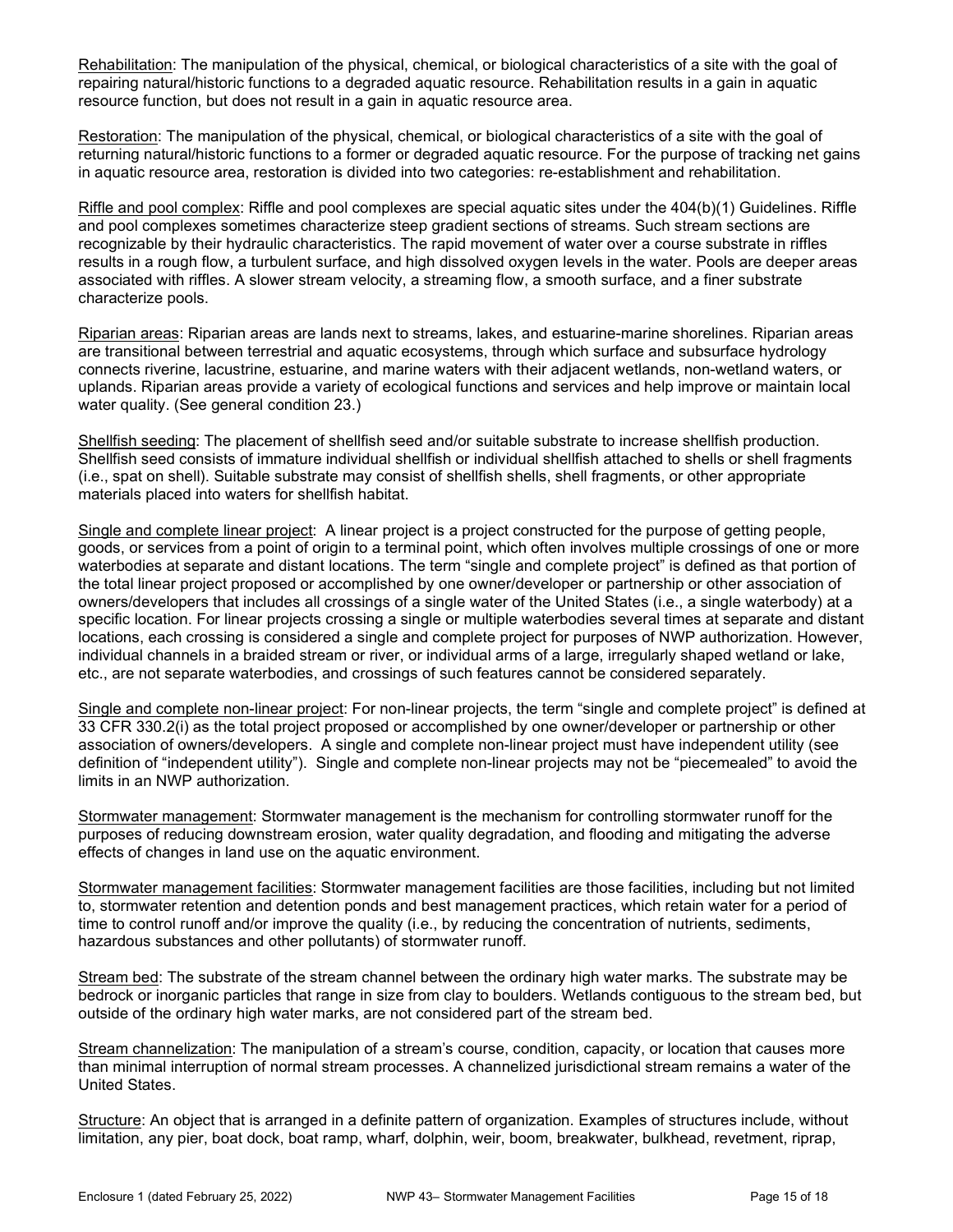jetty, artificial island, artificial reef, permanent mooring structure, power transmission line, permanently moored floating vessel, piling, aid to navigation, or any other manmade obstacle or obstruction.

Tidal wetland: A tidal wetland is a jurisdictional wetland that is inundated by tidal waters. Tidal waters rise and fall in a predictable and measurable rhythm or cycle due to the gravitational pulls of the moon and sun. Tidal waters end where the rise and fall of the water surface can no longer be practically measured in a predictable rhythm due to masking by other waters, wind, or other effects. Tidal wetlands are located channelward of the high tide line.

Tribal lands: Any lands title to which is either: 1) held in trust by the United States for the benefit of any Indian tribe or individual; or 2) held by any Indian tribe or individual subject to restrictions by the United States against alienation.

Tribal rights: Those rights legally accruing to a tribe or tribes by virtue of inherent sovereign authority, unextinguished aboriginal title, treaty, statute, judicial decisions, executive order or agreement, and that give rise to legally enforceable remedies.

Vegetated shallows: Vegetated shallows are special aquatic sites under the 404(b)(1) Guidelines. They are areas that are permanently inundated and under normal circumstances have rooted aquatic vegetation, such as seagrasses in marine and estuarine systems and a variety of vascular rooted plants in freshwater systems.

Waterbody: For purposes of the NWPs, a waterbody is a "water of the United States." If a wetland is adiacent to a waterbody determined to be a water of the United States, that waterbody and any adjacent wetlands are considered together as a single aquatic unit (see 33 CFR 328.4(c)(2)).

#### G. Nationwide Permit Regional Conditions (Arizona)

- 1. The permittee shall submit a pre-construction notification (PCN) for all 2021 NWPs, in accordance with General Condition 32, in the following circumstances:
	- a. Activities that would result in a loss\* of waters of the United States within all perennial and intermittent waterbodies and special aquatic sites. (Refer to Regional Condition 2 for restrictions in special aquatic sites within the state of Arizona.)
	- b. Activities resulting in a discharge of dredged or fill material in waters of the U.S. on Tribal Lands\*\*;
	- c. All waterbodies designated by the Arizona Department of Environmental Quality as Outstanding Arizona Waters (OAWs), within 1600 meters (or 1 mile) upstream and/or 800 meters (1/2 mile) downstream of a designated OAW, and on tributaries to OAWs within 1600 meters of the OAW (see http://www.azdeq.gov/index.html).
	- d. All waterbodies designated by the Arizona Department of Environmental Quality as 303(d)-impaired surface waters, within 1600 meters (or 1 mile) upstream and/or 800 meters (1/2 mile) downstream of a designated impaired surface water, and on tributaries to impaired waters within 1600 meters of the impaired water (see http://www.azdeq.gov/index.html).
- 2. All 2021 NWPs are revoked in the state of Arizona for activities in wetlands, mudflats, vegetated shallows, or riffle and pool complexes, as defined at 40 CFR Part 230.40-45, resulting in a loss\* of waters of the United States greater than 0.10 acre.

\* "Loss" means waters of the United States that are permanently adversely affected by filling, flooding, excavation, or drainage because of the regulated activity.

\*\*"Tribal Lands" refers to any lands title to which is either: 1) held in trust by the United States for the benefit of any Indian tribe or individual; or 2) held by any Indian tribe or individual subject to restrictions by the United States against alienation.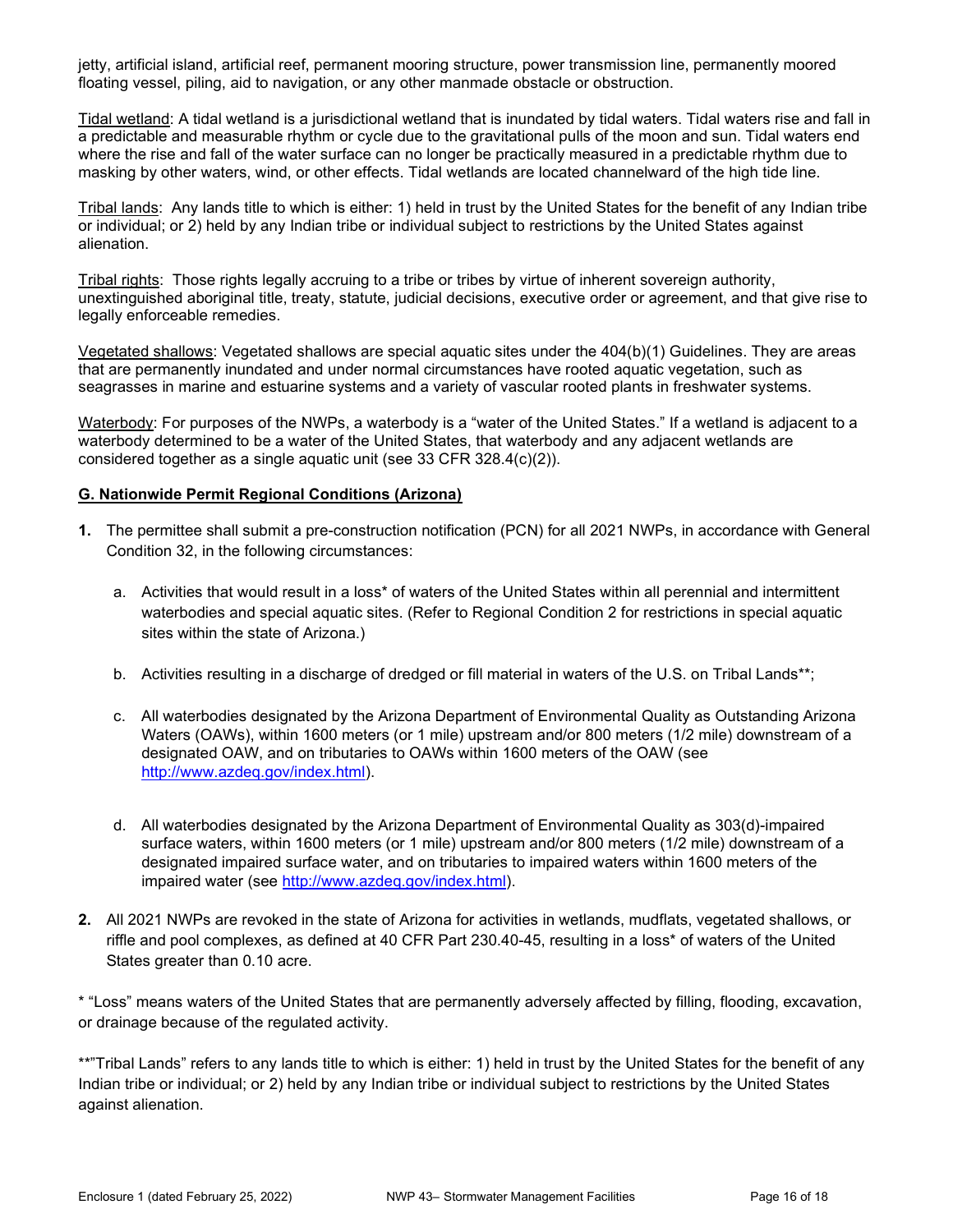#### NOTE: Regional Conditions on the Navajo Nation may be found at

https://www.spa.usace.army.mil/Portals/16/docs/civilworks/regulatory/publicnotices/Navajo%20Nation/2021%20NW P%20Reissuance\_Final%20Public%20Notice\_Navajo%20Nation.pdf?ver=Y05br0Ih59RLEwptpfmJOA%3d%3d.

## H. 401 Water Quality Certification (401 WQC)

 A 401 WQC is mandatory for any activity that requires a Clean Water Act Section 404 permit. A 401 WQC is required prior to discharging any dredged or fill material into a water of the United States. Only one of the following 401 WQCs listed below will apply to your project. The geographical location of your project will determine which 401 WQC is applicable. The 401 WQCs issued for this NWP will remain in effect through March 14, 2026.

 On all "Non-Tribal Lands", lands that are not part of federally recognized Indian Reservation, the Arizona Department of Environmental Quality (ADEQ) is the agency responsible for issuing the 401 WQC.

 On all "Tribal Lands", lands that are part of a federally recognized Indian Reservation, the U.S. Environmental Protection Agency (EPA) is responsible for issuing the 401 WQC except where EPA has delegated the 401 WQC authority .

 If "Individual Certification" is required you must apply for, receive, and comply with the 401 WQC issued by ADEQ, EPA, or the appropriate Tribe.

#### Non-tribal Lands - 401 ADEQ WQCs\*

Arizona Department of Environmental Quality **Individual Certification waived for all projects.** 

#### Tribal Lands - 401 WQCs

| Fort Apache Indian Reservation (White Mountain Apache Tribe): Individual Certification waived for all projects. |                                                     |
|-----------------------------------------------------------------------------------------------------------------|-----------------------------------------------------|
| Gila River Indian Community                                                                                     | Individual Certification required for all projects. |
| Hopi Indian Reservation (Hopi Tribe):                                                                           | Individual Certification required for all projects. |
| Hualapai Indian Reservation (Hualapai Tribe):                                                                   | Individual Certification waived for all projects.   |
| San Carlos Apache Tribe                                                                                         | Individual Certification waived for all projects.   |
| Navajo Indian Reservation (Navajo Nation):                                                                      | Individual Certification required for all projects. |
| All other Indian Reservations (EPA):                                                                            | Individual Certification required for all projects. |
|                                                                                                                 |                                                     |